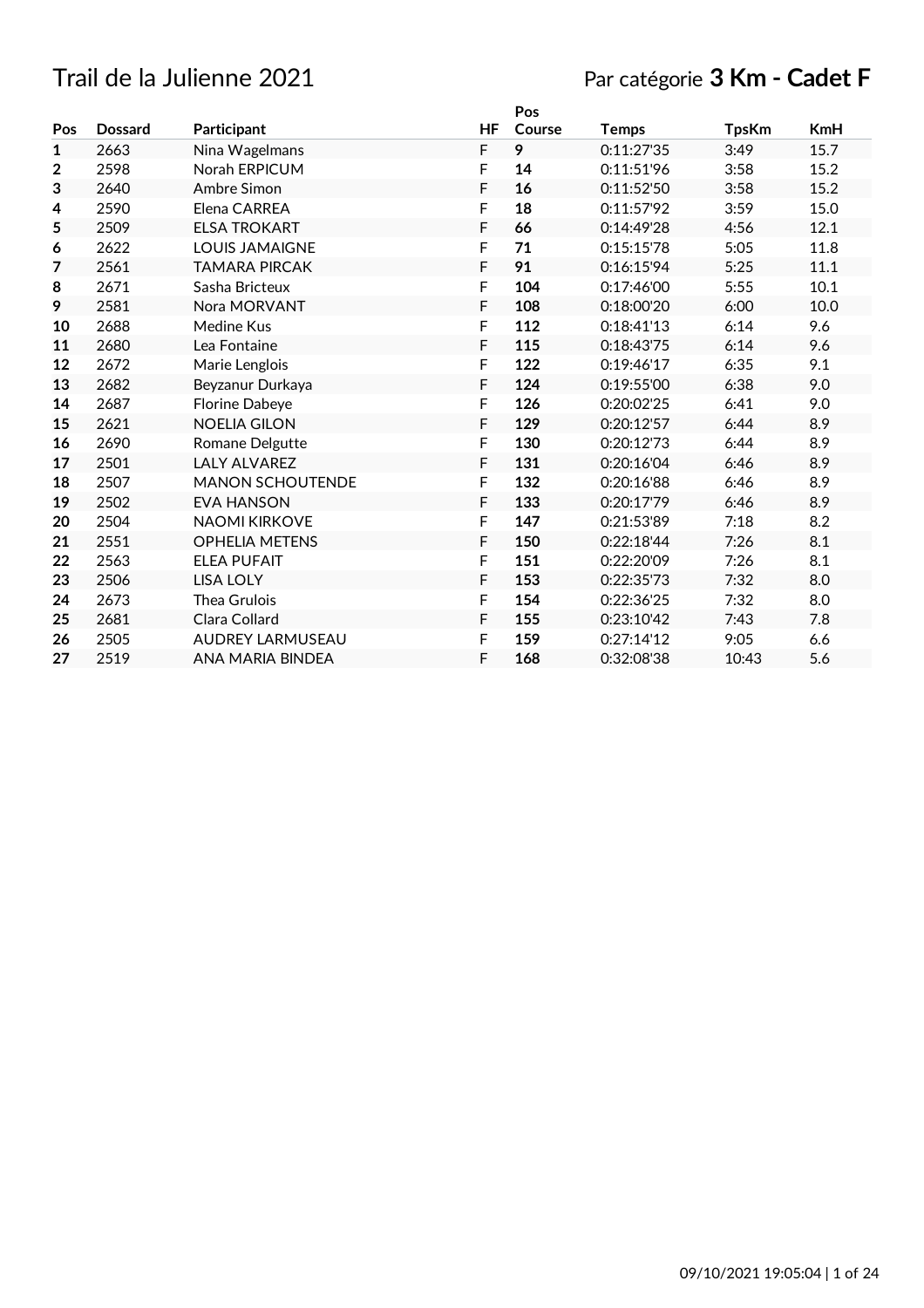## Trail de la Julienne 2021 Par catégorie **3 Km - Jeune F**

|                |                        |    | Pos    |              |              |            |
|----------------|------------------------|----|--------|--------------|--------------|------------|
| <b>Dossard</b> | Participant            | HF | Course | <b>Temps</b> | <b>TpsKm</b> | <b>KmH</b> |
| 2612           | Claudia PETRARCA       | F  | 24     | 0:12:22'71   | 4:08         | 14.5       |
| 2654           | Amandine Renson        | F  | 26     | 0:12:23'53   | 4:08         | 14.5       |
| 2605           | Eleanore JEHAES        | F  | 29     | 0:12:24'98   | 4:08         | 14.5       |
| 2611           | Noemie Nawezi          | F  | 30     | 0:12:28'85   | 4:10         | 14.4       |
| 2619           | Nora VAN GANS          | F  | 34     | 0:12:47'32   | 4:16         | 14.1       |
| 2592           | Irina CUTAIA           | F  | 36     | 0:13:07'60   | 4:23         | 13.7       |
| 2628           | Lena Lemonte           | F  | 38     | 0:13:19'37   | 4:26         | 13.5       |
| 2618           | Olivia TEHEUX          | F  | 40     | 0:13:23'53   | 4:28         | 13.4       |
| 2661           | Alicia Teheux          | F  | 42     | 0:13:25'55   | 4:29         | 13.4       |
| 2607           | Kiara LORQUET          | F  | 43     | 0:13:28'93   | 4:29         | 13.4       |
| 2594           | <b>Charlotte DEBEL</b> | F  | 47     | 0:13:51'92   | 4:37         | 13.0       |
| 2630           | Lilia Bidaoui          | F  | 53     | 0:14:01'98   | 4:41         | 12.8       |
| 2641           | Maelle Olivier         | F  | 63     | 0:14:33'80   | 4:51         | 12.4       |
| 2600           | Zoe Francois           | F  | 64     | 0:14:42'25   | 4:54         | 12.2       |
| 2614           | Lyna PIRAUX            | F  | 69     | 0:15:00'60   | 5:00         | 12.0       |
| 2647           | Clara Van Daele        | F  | 72     | 0:15:19'46   | 5:07         | 11.7       |
| 2658           | Lisa Schrouff          | F  | 73     | 0:15:20'75   | 5:07         | 11.7       |
| 2589           | Clara CANALE           | F  | 82     | 0:15:38'28   | 5:13         | 11.5       |
| 2644           | Sophie Quoibion        | F  | 85     | 0:15:46'28   | 5:16         | 11.4       |
| 2670           | Lou Douven             | F  | 86     | 0:15:58'71   | 5:20         | 11.3       |
| 2645           | Malika Yoyaiche        | F  | 96     | 0:17:09'76   | 5:43         | 10.5       |
| 2659           | Gabrielle Jacobs       | F  | 136    | 0:20:28'94   | 6:50         | 8.8        |
| 2777           | Nola Fortemps          | F  | 145    | 0:21:36'34   | 7:12         | 8.3        |
|                |                        |    |        |              |              |            |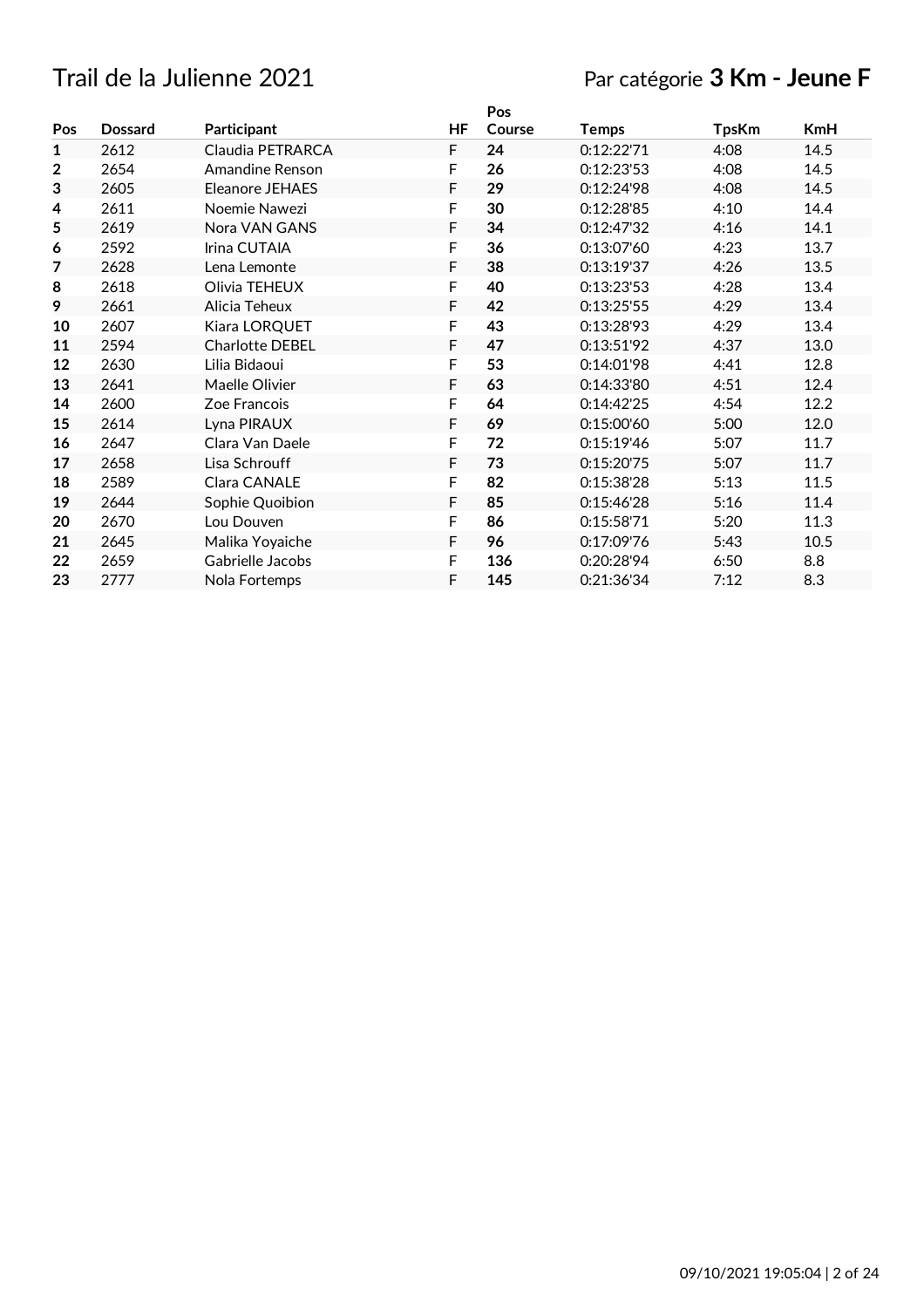## Trail de la Julienne 2021 Par catégorie **3 Km - Jeune H**

|              |                |                         |                | Pos    |              |              |            |
|--------------|----------------|-------------------------|----------------|--------|--------------|--------------|------------|
| Pos          | <b>Dossard</b> | Participant             | <b>HF</b>      | Course | <b>Temps</b> | <b>TpsKm</b> | <b>KmH</b> |
| $\mathbf{1}$ | 2636           | Pascal Keser            | H              | 5      | 0:10:53'74   | 3:38         | 16.5       |
| $\mathbf 2$  | 2626           | Samuel Ilardi           | H              | 8      | 0:11:15'66   | 3:45         | 16.0       |
| 3            | 2591           | Fabio CUTAIA            | H              | 10     | 0:11:35'35   | 3:52         | 15.5       |
| 4            | 2609           | Antonin MAIRLOT         | H              | 12     | 0:11:40'56   | 3:53         | 15.4       |
| 5            | 2616           | <b>Tom SPRONCK</b>      | H              | 13     | 0:11:48'01   | 3:56         | 15.3       |
| 6            | 2646           | Zakatia Yoyailye        | H              | 17     | 0:11:57'84   | 3:59         | 15.0       |
| 7            | 2586           | Axel BELOT              | H              | 20     | 0:12:04'92   | 4:02         | 14.9       |
| 8            | 2613           | Martin PINSART          | H              | 21     | 0:12:12'64   | 4:04         | 14.7       |
| 9            | 2643           | <b>Augustin Borsus</b>  | $\overline{H}$ | 25     | 0:12:22'87   | 4:08         | 14.5       |
| 10           | 2629           | Alexandre Lemonte       | H              | 27     | 0:12:23'59   | 4:08         | 14.5       |
| 11           | 2608           | Lucas MAES              | H              | 28     | 0:12:24'20   | 4:08         | 14.5       |
| 12           | 2632           | Martin Compere          | H              | 33     | 0:12:36'90   | 4:13         | 14.3       |
| 13           | 2639           | Martinien Moxhet        | H              | 35     | 0:13:05'76   | 4:22         | 13.7       |
| 14           | 2606           | Noa LEMAIRE             | H              | 39     | 0:13:20'45   | 4:27         | 13.5       |
| 15           | 2642           | Diego Daniels           | H              | 41     | 0:13:24'30   | 4:28         | 13.4       |
| 16           | 2617           | <b>Tom STRAETMANS</b>   | H              | 44     | 0:13:44'53   | 4:35         | 13.1       |
| 17           | 2638           | Martin Biemar           | H              | 45     | 0:13:46'06   | 4:35         | 13.1       |
| 18           | 2597           | <b>Victor DRION</b>     | H              | 48     | 0:13:52'68   | 4:38         | 13.0       |
| 19           | 2676           | Romain Verhees          | H              | 50     | 0:13:55'05   | 4:38         | 12.9       |
| 20           | 2675           | Robin Joassart          | H              | 51     | 0:13:57'91   | 4:40         | 12.9       |
| 21           | 2610           | <b>Arthur MASSIN</b>    | H              | 54     | 0:14:02'03   | 4:41         | 12.8       |
| 22           | 2585           | Tom ALBERT              | H              | 55     | 0:14:02'83   | 4:41         | 12.8       |
| 23           | 2635           | <b>Bastien Ploemmen</b> | H              | 56     | 0:14:09'23   | 4:43         | 12.7       |
| 24           | 2601           | Gaspard GLOUDEN         | H              | 57     | 0:14:27'27   | 4:49         | 12.5       |
| 25           | 2595           | Hugo DI GIUSEPPE        | H              | 59     | 0:14:29'90   | 4:50         | 12.4       |
| 26           | 2648           | Nathan Dorthu           | H              | 61     | 0:14:30'54   | 4:50         | 12.4       |
| 27           | 2588           | <b>Eleonore BROERS</b>  | H              | 67     | 0:14:53'72   | 4:58         | 12.1       |
| 28           | 2657           | Louis Schrouff          | H              | 68     | 0:14:54'10   | 4:58         | 12.1       |
| 29           | 2651           | Hugo Defawes            | H              | 74     | 0:15:21'38   | 5:07         | 11.7       |
| 30           | 2604           | Lucas GRAILLET          | H              | 76     | 0:15:22'89   | 5:08         | 11.7       |
| 31           | 2633           | Pierre Malagnini        | H              | 77     | 0:15:26'44   | 5:09         | 11.7       |
| 32           | 2587           | <b>Victor BRENEZ</b>    | H              | 83     | 0:15:41'35   | 5:14         | 11.5       |
| 33           | 2669           | Sam Douven              | $\overline{H}$ | 84     | 0:15:44'77   | 5:15         | 11.4       |
| 34           | 2599           | <b>Nell FORTEMPS</b>    | H              | 103    | 0:17:40'14   | 5:53         | 10.2       |
| 35           | 2652           | <b>Gabriel Bodeux</b>   | H              | 123    | 0:19:54'48   | 6:38         | 9.0        |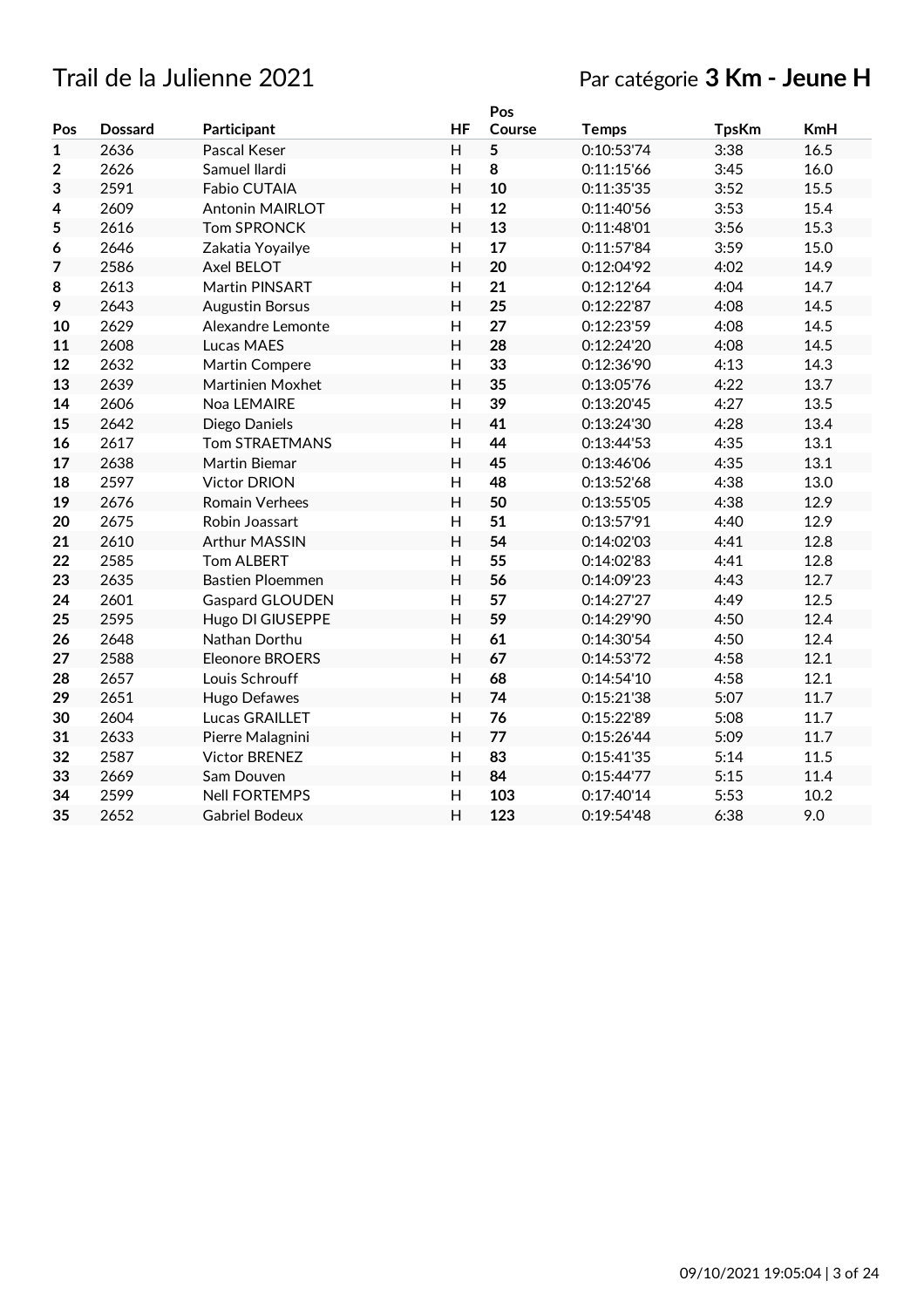## Trail de la Julienne 2021 Par catégorie **3 Km - Cadet H**

|                |                |                           |    | Pos          |              |              |            |
|----------------|----------------|---------------------------|----|--------------|--------------|--------------|------------|
| Pos            | <b>Dossard</b> | Participant               | HF | Course       | <b>Temps</b> | <b>TpsKm</b> | <b>KmH</b> |
| 1              | 2660           | Gael Loppe                | H  | $\mathbf{2}$ | 0:10:18:53   | 3:26         | 17.5       |
| $\overline{2}$ | 2666           | Robin Kempeneers          | Н  | 6            | 0:11:03'10   | 3:41         | 16.3       |
| 3              | 2691           | Maxim Bernard             | H  | 19           | 0:12:04'32   | 4:01         | 14.9       |
| 4              | 2584           | <b>Olivier PLENAY</b>     | H  | 31           | 0:12:29'99   | 4:10         | 14.4       |
| 5              | 2677           | Efe Muller                | H  | 65           | 0:14:43'28   | 4:55         | 12.2       |
| 6              | 2679           | Titouan Emo               | H  | 80           | 0:15:31'41   | 5:10         | 11.6       |
| 7              | 2583           | Maoro PEREZ               | H  | 97           | 0:17:10'16   | 5:43         | 10.5       |
| 8              | 2580           | <b>Gabriel BARNICH</b>    | H  | 98           | 0:17:11'18   | 5:44         | 10.5       |
| 9              | 2579           | <b>QUENTIN WECHZELER</b>  | H  | 99           | 0:17:21'69   | 5:47         | 10.4       |
| 10             | 2503           | <b>LORIS HOCHSTENBACH</b> | H  | 116          | 0:18:58'09   | 6:19         | 9.5        |
| 11             | 2693           | Nolan Bodet               | H  | 117          | 0:19:01'15   | 6:20         | 9.5        |
| 12             | 2508           | <b>DAMIEN SLUYSMANS</b>   | H  | 119          | 0:19:23'76   | 6:28         | 9.3        |
| 13             | 2565           | Ashley Regout             | H  | 143          | 0:21:33'72   | 7:11         | 8.3        |
| 14             | 2536           | <b>BAPTISTE HELLINX</b>   | н  | 148          | 0:22:12'22   | 7:24         | 8.1        |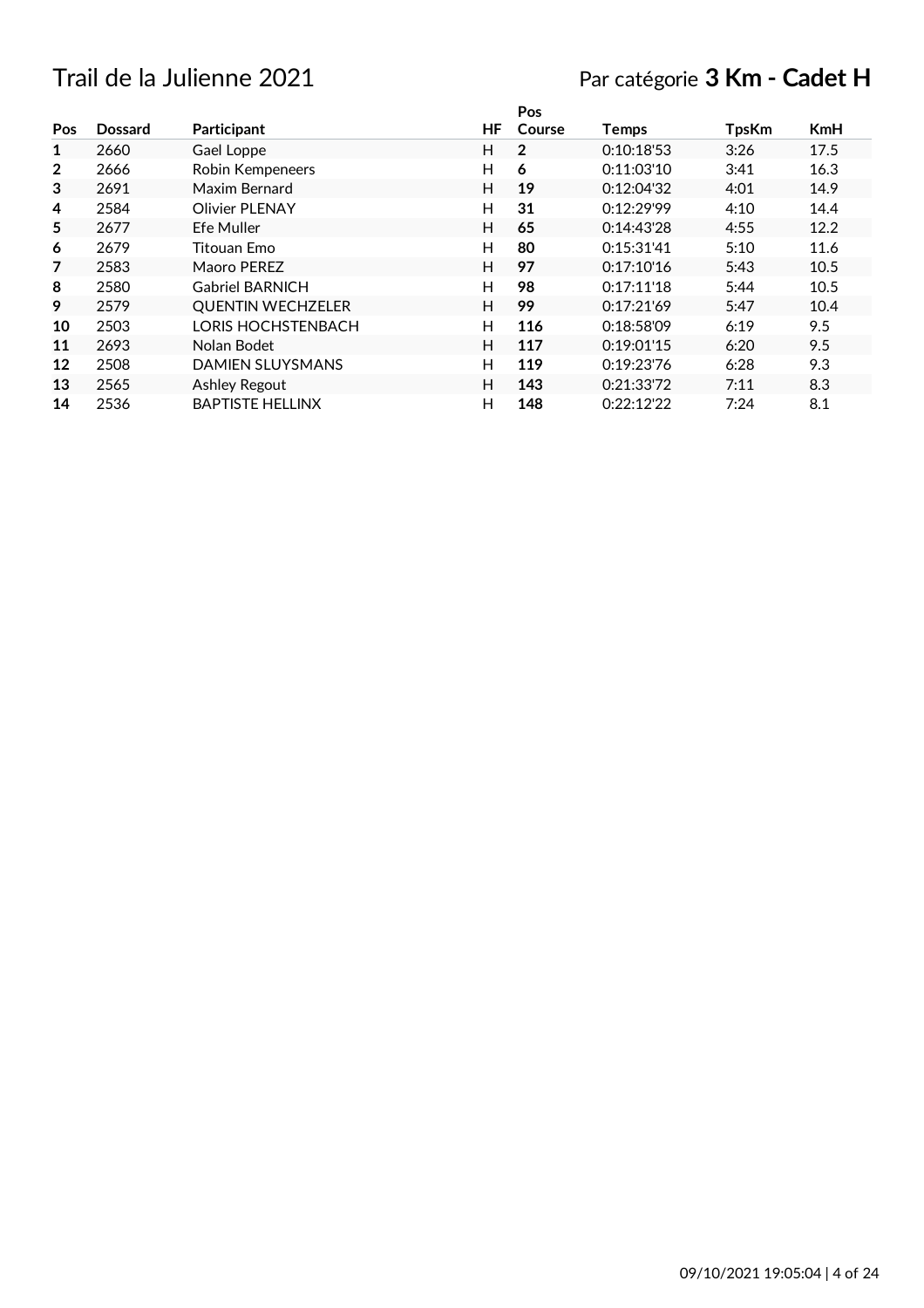# Trail de la Julienne 2021 Par catégorie **3 Km - Junior H**

|                |                |                          |     | Pos    |            |       |            |
|----------------|----------------|--------------------------|-----|--------|------------|-------|------------|
| Pos            | <b>Dossard</b> | Participant              | HF. | Course | Temps      | TpsKm | <b>KmH</b> |
| 1              | 2571           | <b>GILLES STRAETMANS</b> | н   | 4      | 0:10:34'87 | 3:32  | 17.0       |
| $\overline{2}$ | 2535           | UMUT GUMUSBOGA           | н   | 11     | 0:11:39'51 | 3:53  | 15.4       |
| 3              | 2531           | AURELIEN DUMONCEAU       | н   | 15     | 0:11:52'08 | 3:58  | 15.2       |
| 4              | 2572           | <b>ALEX TANCREDI</b>     | н   | 78     | 0:15:30'46 | 5:10  | 11.6       |
| 5              | 2668           | Aymerick Lacroix         | н   | 79     | 0:15:30'81 | 5:10  | 11.6       |
| 6              | 2541           | DYLAN KAANEN             | H   | 101    | 0:17:24'57 | 5:48  | 10.3       |
| 7              | 2574           | <b>ROMAIN TRICHARD</b>   | н   | 106    | 0:17:53'81 | 5:58  | 10.1       |
| 8              | 2544           | <b>AYMERICK LACROIX</b>  | Н   | 157    | 0:24:27'80 | 8:09  | 7.4        |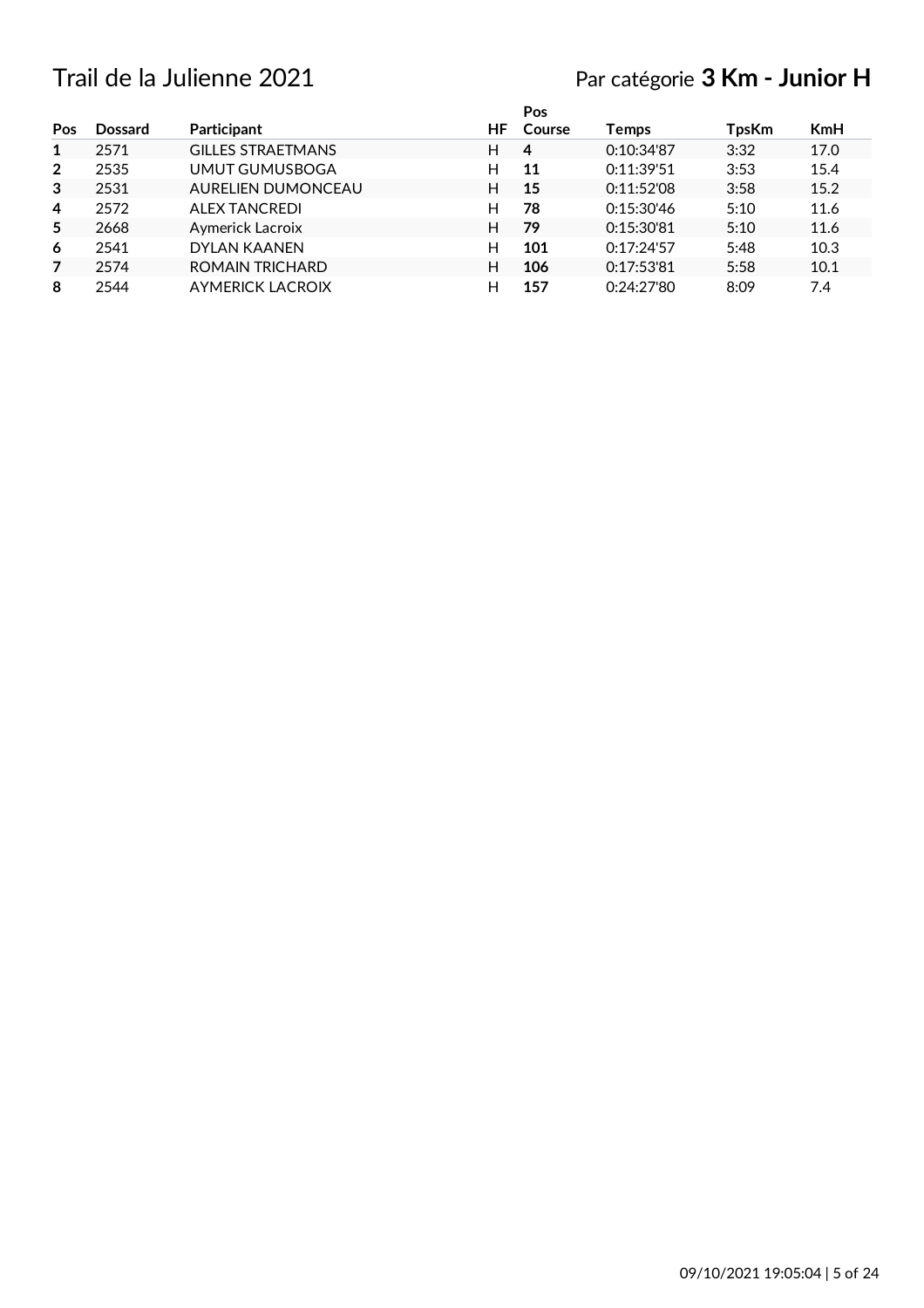# Trail de la Julienne 2021 Par catégorie **3 Km - Scolaire F**

|              |                |                           |    | Pos    |              |              |         |
|--------------|----------------|---------------------------|----|--------|--------------|--------------|---------|
| Pos          | <b>Dossard</b> | Participant               | HF | Course | <b>Temps</b> | <b>TpsKm</b> | KmH     |
| $\mathbf{1}$ | 2518           | <b>SIMON BELLERY</b>      | F  | 52     | 0:13:59'37   | 4:40         | 12.9    |
| $\mathbf{2}$ | 2569           | <b>ROMANE SMEETS</b>      | F  | 89     | 0:16:05'80   | 5:22         | 11.2    |
| 3            | 2543           | <b>EMMA KUPPENS</b>       | F  | 93     | 0:16:28'70   | 5:29         | 10.9    |
| 4            | 2540           | <b>EVA JANSEN</b>         | F  | 102    | 0:17:35'79   | 5:52         | 10.2    |
| 5            | 2568           | TAISSIA RUBES             | F  | 111    | 0:18:39'76   | 6:13         | 9.6     |
| 6            | 2678           | Lore Grosjean             | F  | 114    | 0:18:43'28   | 6:14         | 9.6     |
| 7            | 2745           | Romane Keyeux             | F  | 120    | 0:19:28'12   | 6:29         | 9.2     |
| 8            | 2529           | <b>MAELYS DIRIX</b>       | F  | 121    | 0:19:38'58   | 6:33         | 9.2     |
| 9            | 2566           | <b>LUCIE RENDERS</b>      | F  | 128    | 0:20:08'78   | 6:43         | 8.9     |
| 10           | 2623           | <b>TIFFANY JOLLY</b>      | F  | 134    | 0:20:26'19   | 6:49         | 8.8     |
| 11           | 2546           | MICHAELLE LEMMELYN        | F  | 135    | 0:20:28'44   | 6:49         | 8.8     |
| 12           | 2573           | <b>MARIE THEWISSEN</b>    | F  | 138    | 0:20:31'84   | 6:50         | $8.8\,$ |
| 13           | 2547           | <b>SARAH LONGLE</b>       | F  | 139    | 0:20:36'09   | 6:52         | 8.7     |
| 14           | 2559           | <b>FELICIE PHILIPPART</b> | F  | 142    | 0:20:43'34   | 6:55         | 8.7     |
| 15           | 2511           | SOFIA ALMEDIA PAIS NUNES  | F  | 144    | 0:21:33'88   | 7:11         | 8.3     |
| 16           | 2686           | Ninagre Conde             | F  | 146    | 0:21:46'91   | 7:16         | 8.3     |
| 17           | 2522           | <b>CHARLOTTE CLOOS</b>    | F  | 152    | 0:22:24'52   | 7:28         | 8.0     |
| 18           | 2683           | <b>Emelyne Schreurs</b>   | F  | 156    | 0:23:10'87   | 7:44         | 7.8     |
| 19           | 2744           | Serena Angelicchio        | F  | 158    | 0:27:08'24   | 9:03         | 6.6     |
| 20           | 2665           | Koudjama Yaba             | F  | 160    | 0:27:40'20   | 9:13         | 6.5     |
| 21           | 2537           | <b>ELENA HENDRICK</b>     | F  | 161    | 0:27:40'64   | 9:14         | 6.5     |
| 22           | 2533           | <b>AURIANE GEUSENS</b>    | F  | 162    | 0:29:18'06   | 9:46         | 6.1     |
| 23           | 2524           | <b>MANON COLSON</b>       | F  | 163    | 0:29:18'17   | 9:46         | 6.1     |
| 24           | 2562           | <b>CARLA POSLON</b>       | F  | 164    | 0:30:47'79   | 10:16        | 5.8     |
| 25           | 2567           | <b>LISA REYNDERS</b>      | F  | 165    | 0:30:47'80   | 10:16        | 5.8     |
| 26           | 2685           | Tuana Aydogac             | F  | 169    | 0:32:09'97   | 10:43        | 5.6     |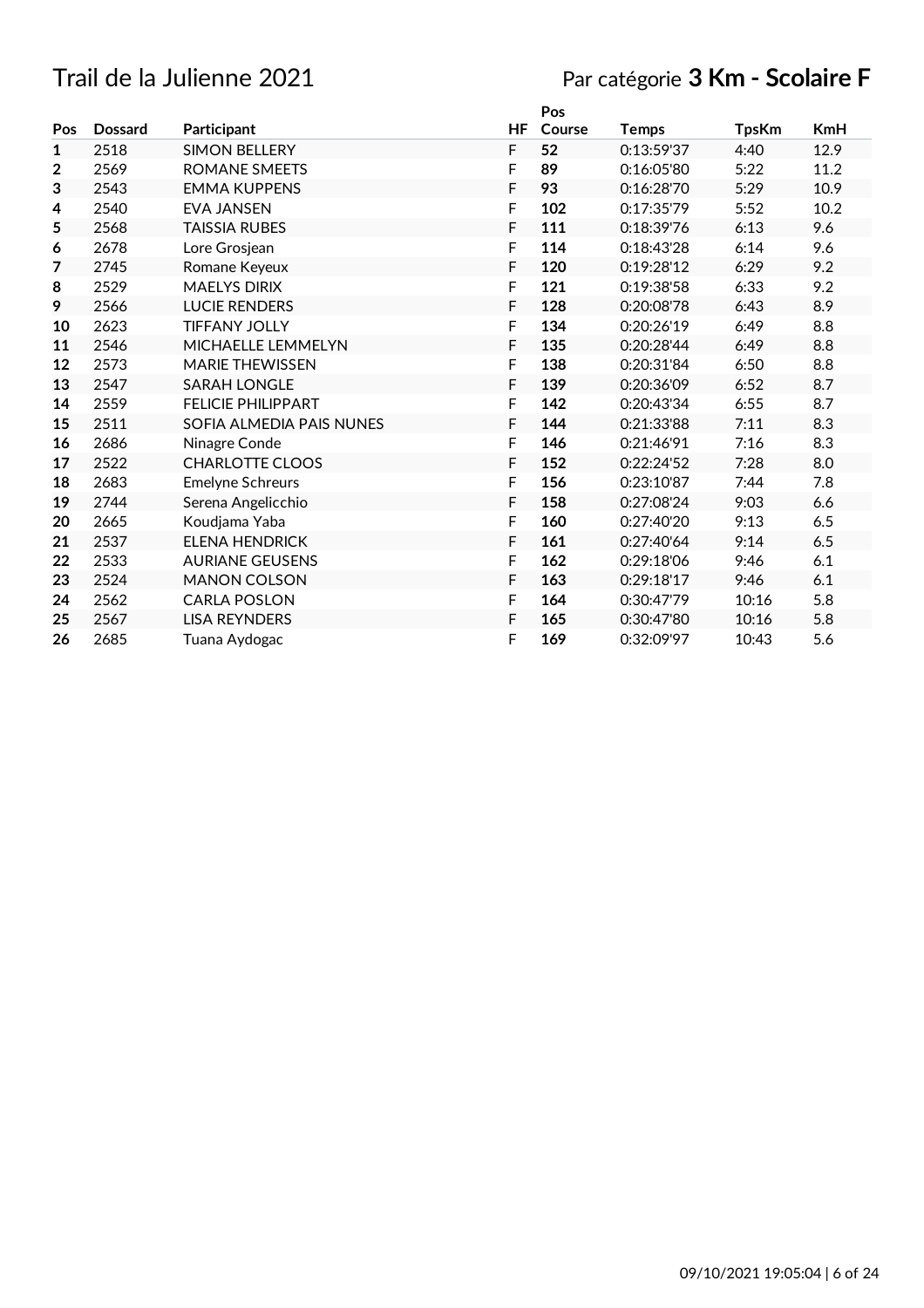## Trail de la Julienne 2021 Par catégorie **3 Km - Scolaire H**

|              |                |                         |    | Pos    |            |              |      |
|--------------|----------------|-------------------------|----|--------|------------|--------------|------|
| Pos          | <b>Dossard</b> | Participant             | HF | Course | Temps      | <b>TpsKm</b> | KmH  |
| 1            | 2525           | <b>MATIS COMPERE</b>    | H  | 1      | 0:09:54'10 | 3:18         | 18.2 |
| $\mathbf{2}$ | 2545           | MEDERICK LAMARQUE       | H  | 3      | 0:10:25'41 | 3:28         | 17.3 |
| 3            | 2748           | Bastien Canjak          | Н  | 22     | 0:12:21'14 | 4:07         | 14.6 |
| 4            | 2664           | Luca Thunissen          | Н  | 23     | 0:12:22'41 | 4:07         | 14.5 |
| 5            | 2750           | Mattis Vitello          | H  | 32     | 0:12:36'07 | 4:12         | 14.3 |
| 6            | 2549           | <b>CLEMENT MARCHI</b>   | H  | 37     | 0:13:08'73 | 4:23         | 13.7 |
| 7            | 2631           | Nicolas Godin           | Н  | 46     | 0:13:46'58 | 4:35         | 13.1 |
| 8            | 2513           | <b>MATIAS ANTOINE</b>   | Н  | 62     | 0:14:31'74 | 4:50         | 12.4 |
| 9            | 2747           | Loic Vanpuyvelpe        | Н  | 70     | 0:15:13'96 | 5:05         | 11.8 |
| 10           | 2689           | Lenny Hendrick          | H  | 81     | 0:15:31'65 | 5:11         | 11.6 |
| 11           | 2530           | <b>LIONEL DODEMONT</b>  | H  | 88     | 0:16:04'12 | 5:22         | 11.2 |
| 12           | 2542           | <b>BELMIN KOJCIN</b>    | H  | 90     | 0:16:06'02 | 5:22         | 11.2 |
| 13           | 2528           | <b>GAETAN DERIBREUX</b> | H  | 92     | 0:16:24'12 | 5:28         | 11.0 |
| 14           | 2624           | DAVID OZER              | H  | 100    | 0:17:21'77 | 5:47         | 10.4 |
| 15           | 2692           | Tristan Lafaurie        | H  | 110    | 0:18:17'36 | 6:06         | 9.8  |
| 16           | 2527           | <b>HUGO DEDEE</b>       | H  | 118    | 0:19:12'04 | 6:24         | 9.4  |
| 17           | 2749           | Gioacchino Cataldo      | Н  | 127    | 0:20:07'56 | 6:43         | 8.9  |
| 18           | 2521           | <b>CHEMS BRAHIMI</b>    | H  | 137    | 0:20:30'71 | 6:50         | 8.8  |
| 19           | 2550           | <b>ALAN MEEUS</b>       | H  | 167    | 0:32:07'75 | 10:43        | 5.6  |
| 20           | 2620           | <b>ETHAN CREPIEUX</b>   | Η  | 170    | 0:36:22'18 | 12:07        | 4.9  |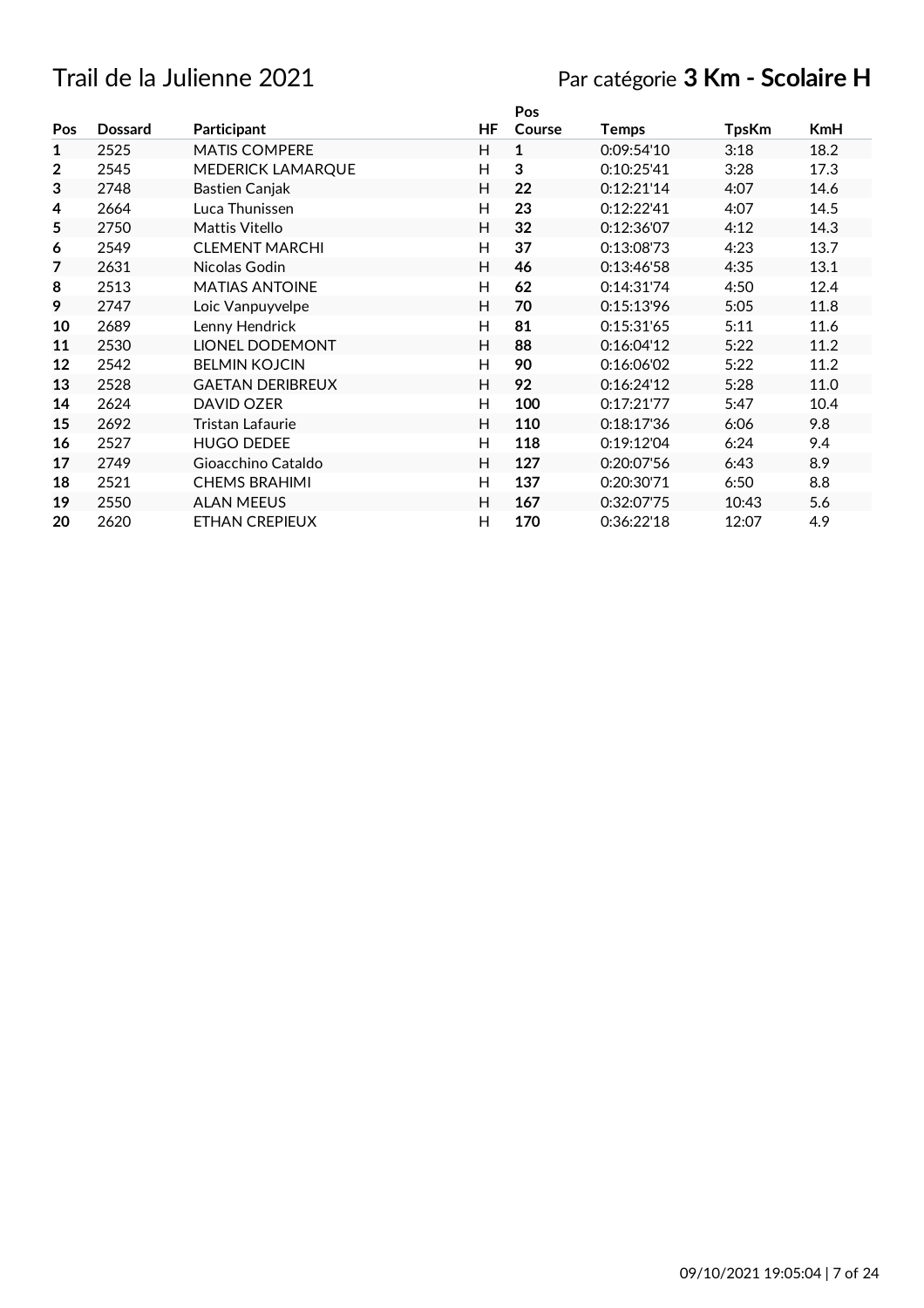## Trail de la Julienne 2021 Par catégorie **3 Km - NA**

|                |         |                   |    | Pos    |              |              |            |
|----------------|---------|-------------------|----|--------|--------------|--------------|------------|
| Pos            | Dossard | Participant       | HF | Course | <b>Temps</b> | <b>TpsKm</b> | <b>KmH</b> |
| 1              | 2662    | Karim Nizet       | н  | 7      | 0:11:03'97   | 3:41         | 16.3       |
| $\overline{2}$ | 2656    | Etienne Drion     | н  | 49     | 0:13:53'42   | 4:38         | 13.0       |
| 3              | 2516    | <b>UGUR BARS</b>  | н  | 58     | 0:14:29'13   | 4:50         | 12.4       |
| 4              | 2602    | Thomas GLOUDEN    | н  | 60     | 0:14:30'26   | 4:50         | 12.4       |
| 5              | 2649    | Cedric Defawes    | н  | 75     | 0:15:21'62   | 5:07         | 11.7       |
| 6              | 2694    | Celeste Heusschen | F  | 87     | 0:16:03'68   | 5:21         | 11.2       |
| 7              | 2593    | Juliette DARCIS   | F  | 94     | 0:16:31'58   | 5:31         | 10.9       |
| 8              | 2596    | Thierry DOSSIN    | н  | 95     | 0:16:32:56   | 5:31         | 10.9       |
| 9              | 2667    | Noemie Mordant    | F  | 109    | 0:18:03'84   | 6:01         | 10.0       |
| 10             | 2695    | Manon Abis        | F  | 113    | 0:18:42'06   | 6:14         | 9.6        |
| 11             | 2653    | Laura Macchione   | F  | 125    | 0:19:59'42   | 6:40         | 9.0        |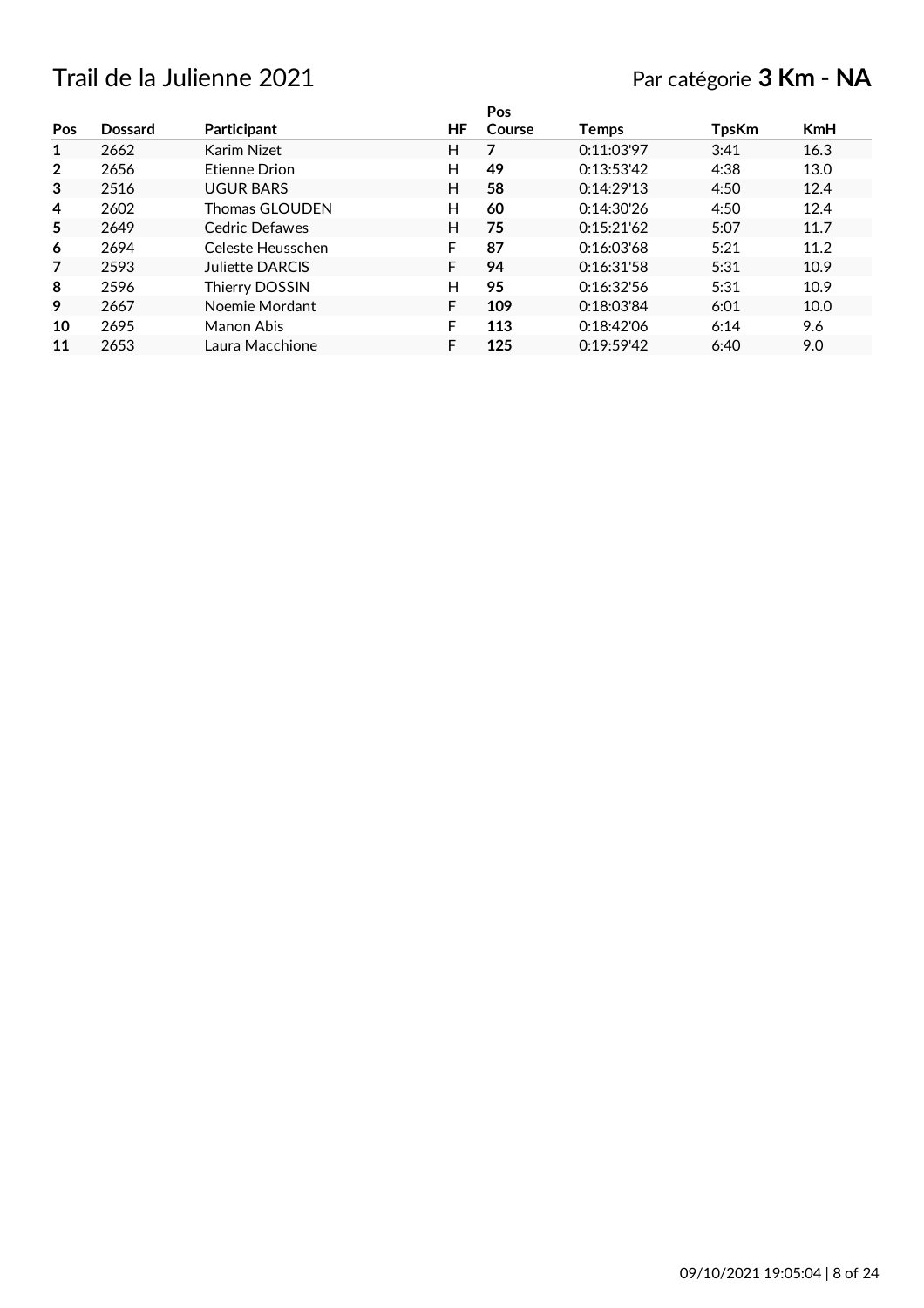## Trail de la Julienne 2021 Par catégorie **3 Km - Junior F**

|                |                |                         |    | Pos    |            |              |            |
|----------------|----------------|-------------------------|----|--------|------------|--------------|------------|
| Pos            | <b>Dossard</b> | Participant             | ΗF | Course | Temps      | <b>TpsKm</b> | <b>KmH</b> |
|                | 2570           | <b>KLOE STASSIN</b>     | F  | 105    | 0:17:53'22 | 5:58         | 10.1       |
| $\overline{2}$ | 2512           | LEA ANTEN               | F  | 107    | 0:17:58'65 | 5:59         | 10.0       |
| $\mathbf{3}$   | 2538           | <b>CHARLOTTE HUYNEN</b> | F  | 140    | 0:20:36'42 | 6:52         | 8.7        |
| 4              | 2510           | <b>MARGAUX ABIS</b>     | F  | 141    | 0:20:43'02 | 6:55         | 8.7        |
| 5              | 2532           | DUMIA DURKAYA           |    | 149    | 0:22:16'55 | 7:26         | 8.1        |
| 6              | 2575           | LORF VAN WYNFN          |    | 166    | 0:30:49'78 | 10:17        | 5.8        |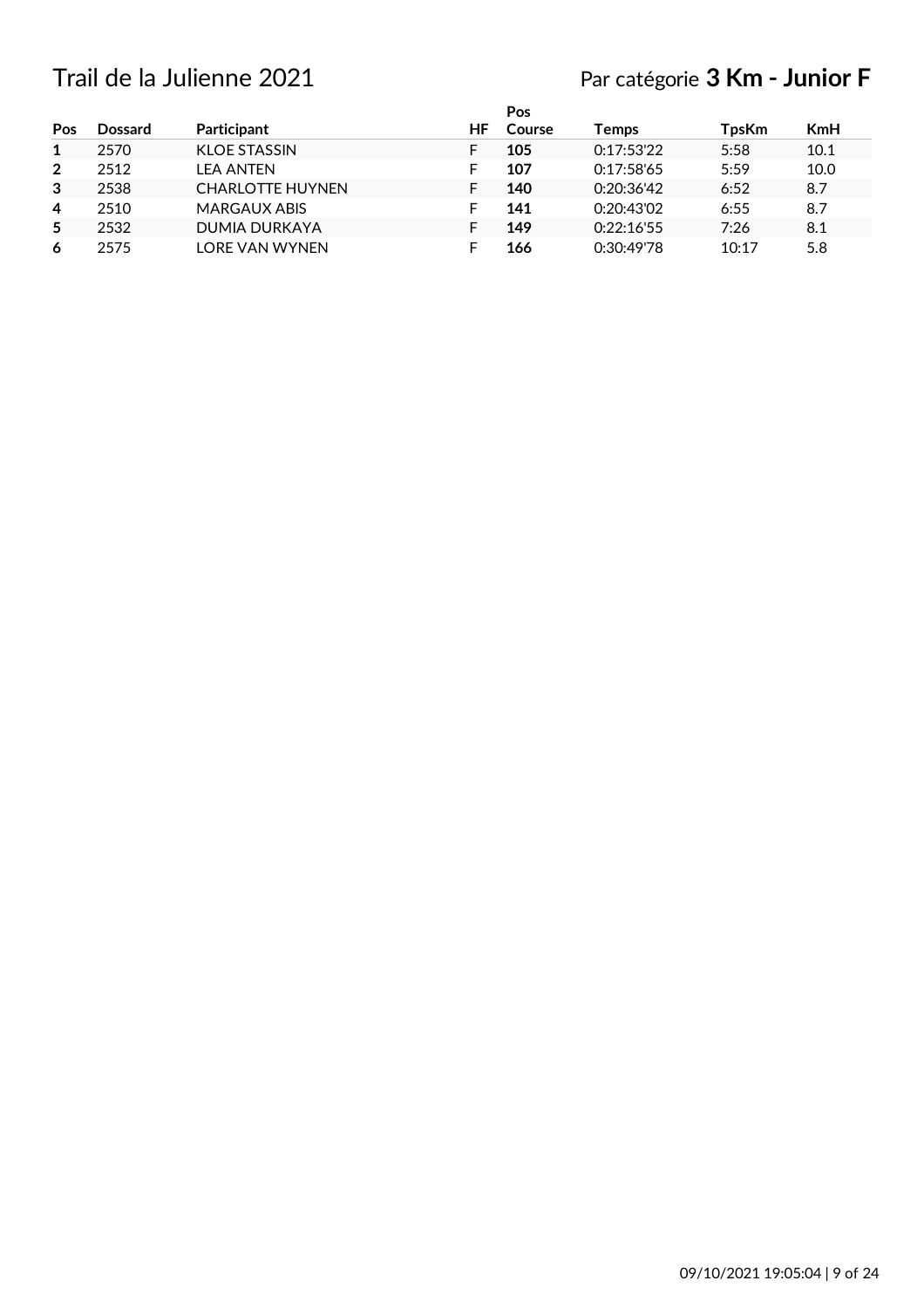## Trail de la Julienne 2021 Par catégorie **6 Km - Ai1**

| Pos            | <b>Dossard</b> | Participant     | HF | Pos<br>Course | Temps      | <b>TpsKm</b> | KmH |
|----------------|----------------|-----------------|----|---------------|------------|--------------|-----|
|                | 3050           | Sylvie Delcour  |    | 45            | 0:40:02'99 | 6:22         | 9.4 |
| $\overline{2}$ | 3025           | Virginie SCIERA |    | 52            | 0:43:27'40 | 6:54         | 8.7 |
| 3              | 3005           | Laurence DURBUY |    | 56            | 0:44:31'75 | 7:04         | 8.5 |
| $\overline{4}$ | 3080           | Aline Maenhout  |    | 70            | 0:49:13'15 | 7:49         | 7.7 |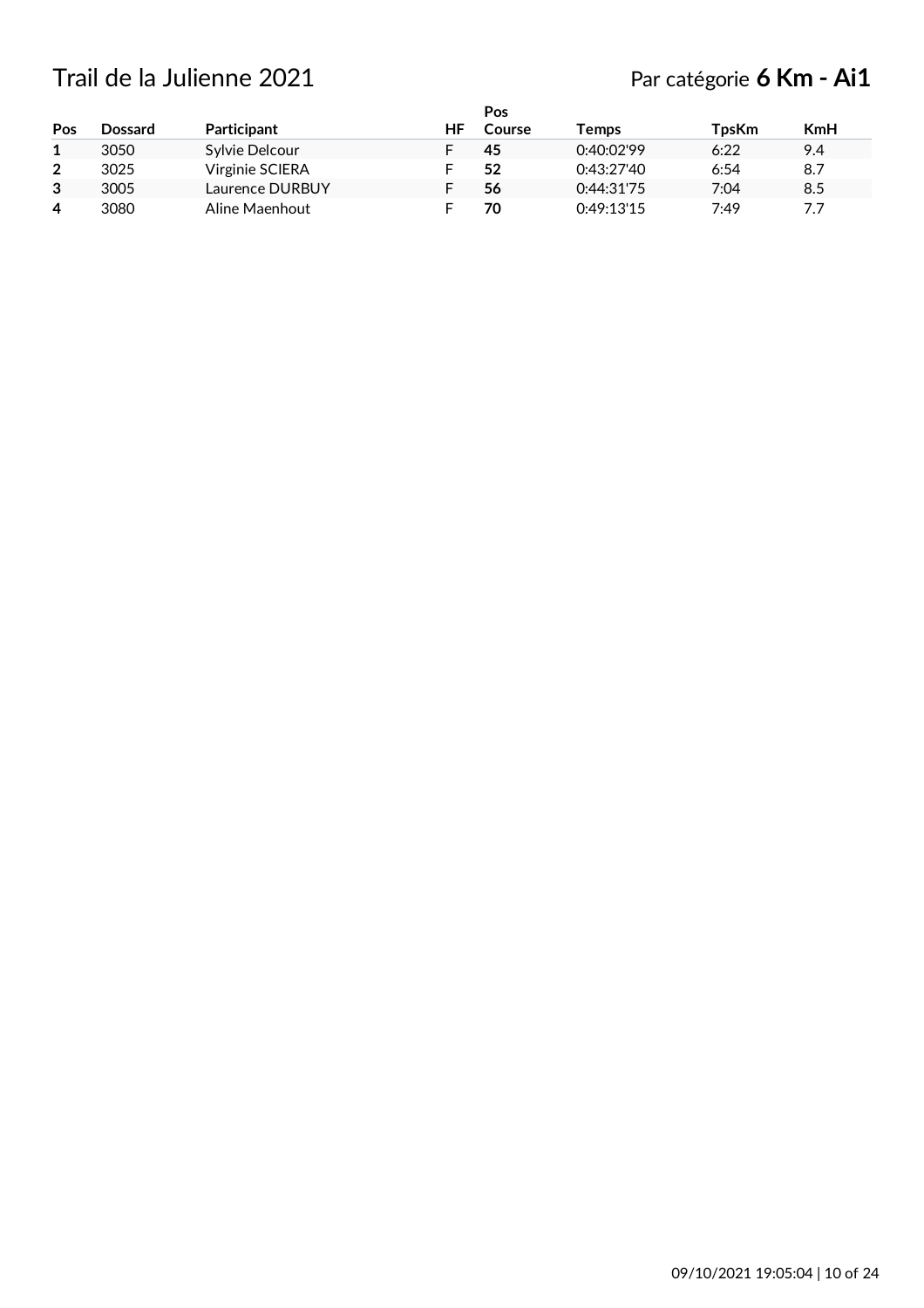## Trail de la Julienne 2021 Par catégorie **6 Km - Dam**

|                |                |                      |    | <b>Pos</b> |            |              |            |
|----------------|----------------|----------------------|----|------------|------------|--------------|------------|
| Pos            | <b>Dossard</b> | Participant          | ΗF | Course     | Temps      | <b>TpsKm</b> | <b>KmH</b> |
| 1              | 3036           | Marie VANDORMAEL     |    | 6          | 0:27:39'31 | 4:23         | 13.7       |
| $\overline{2}$ | 3002           | Mathilde CLAES       |    | 26         | 0:34:22'40 | 5:28         | 11.0       |
| 3              | 3038           | Anne WALLEMACQ       |    | 49         | 0:42:31'91 | 6:45         | 8.9        |
| 4              | 3039           | <b>HELENE BIEMAR</b> |    | 61         | 0:46:00'23 | 7:18         | 8.2        |
| 5              | 3051           | Helene Charlier      |    | 65         | 0:46:18'38 | 7:21         | 8.2        |
| 6              | 3006           | Gaelle GILLARD       |    | 66         | 0:48:02'90 | 7:38         | 7.9        |
| 7              | 3018           | Nathalie Muolo       |    | 67         | 0.48:22.39 | 7:41         | 7.8        |
| 8              | 3004           | Julie DUBOIS         |    | 68         | 0:48:22'81 | 7:41         | 7.8        |
| 9              | 3075           | Julie Cointin        |    | 74         | 0:56:19'21 | 8:56         | 6.7        |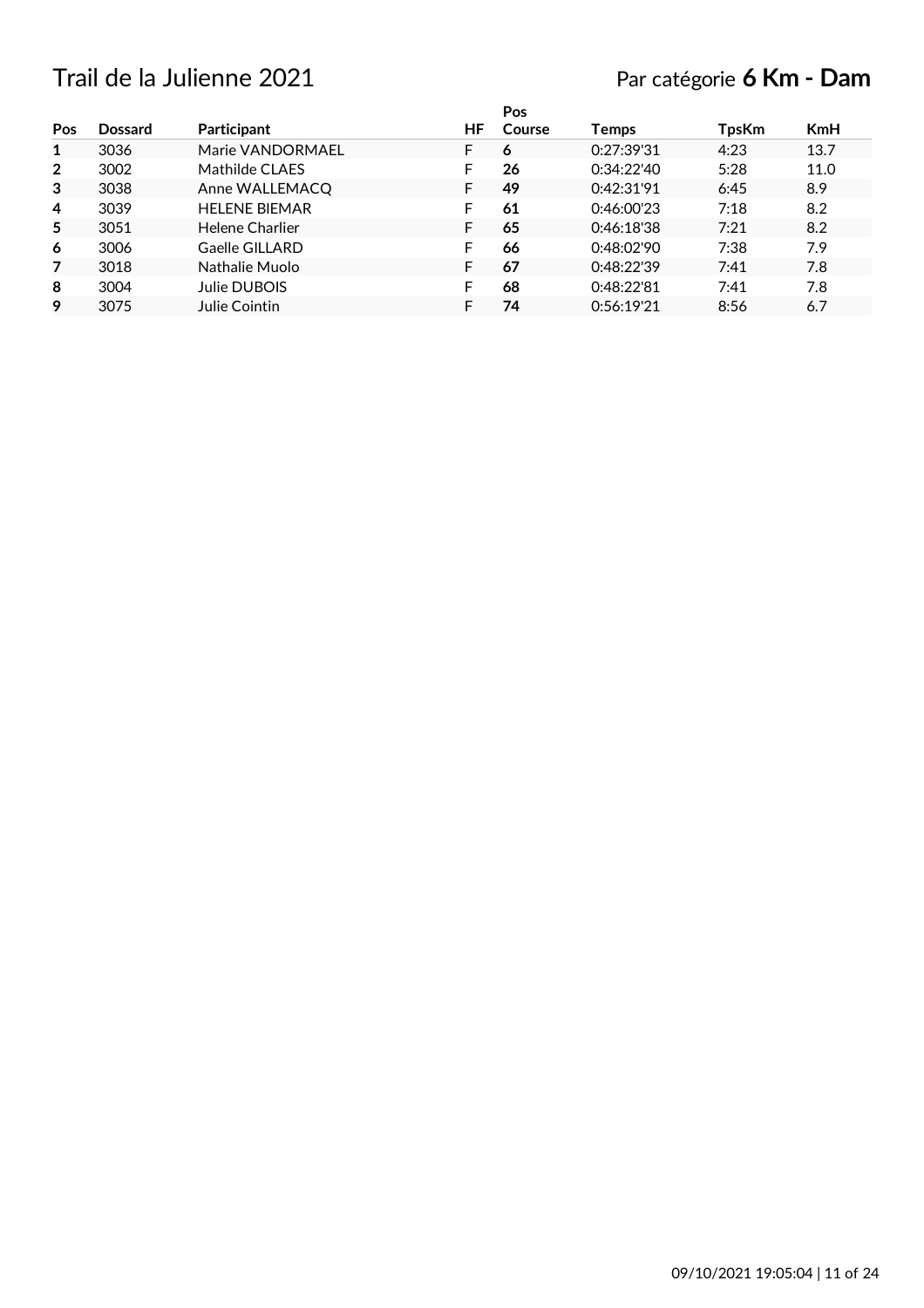## Trail de la Julienne 2021 Par catégorie **6 Km - EsF**

|                |                |                       |    | Pos    |              |              |            |
|----------------|----------------|-----------------------|----|--------|--------------|--------------|------------|
| Pos            | <b>Dossard</b> | Participant           | ΗF | Course | <b>Temps</b> | <b>TpsKm</b> | <b>KmH</b> |
| 1              | 3072           | Eline Lambot          |    | 29     | 0:34:58'42   | 5:33         | 10.8       |
| $\mathbf{2}$   | 3071           | Lucie Lambot          | F  | 30     | 0:35:02'68   | 5:34         | 10.8       |
| 3              | 3064           | Clara Polart          | F  | 32     | 0:35:30'30   | 5:38         | 10.6       |
| 4              | 3007           | Eloise Hanssen        |    | 34     | 0:36:58'11   | 5:52         | 10.2       |
| 5              | 3069           | Laura Bonhomme        |    | 40     | 0:38:32'59   | 6:07         | 9.8        |
| 6              | 3011           | Anae Lejeune          |    | 41     | 0:38:52'83   | 6:10         | 9.7        |
| $\overline{7}$ | 3023           | Manon RIXHON          | F  | 46     | 0:40:59'41   | 6:31         | 9.2        |
| 8              | 3082           | Breyda Preto Lizambri |    | 47     | 0:41:59'37   | 6:40         | 9.0        |
| 9              | 3081           | Lola Defourny         |    | 57     | 0:44:50'08   | 7:07         | 8.4        |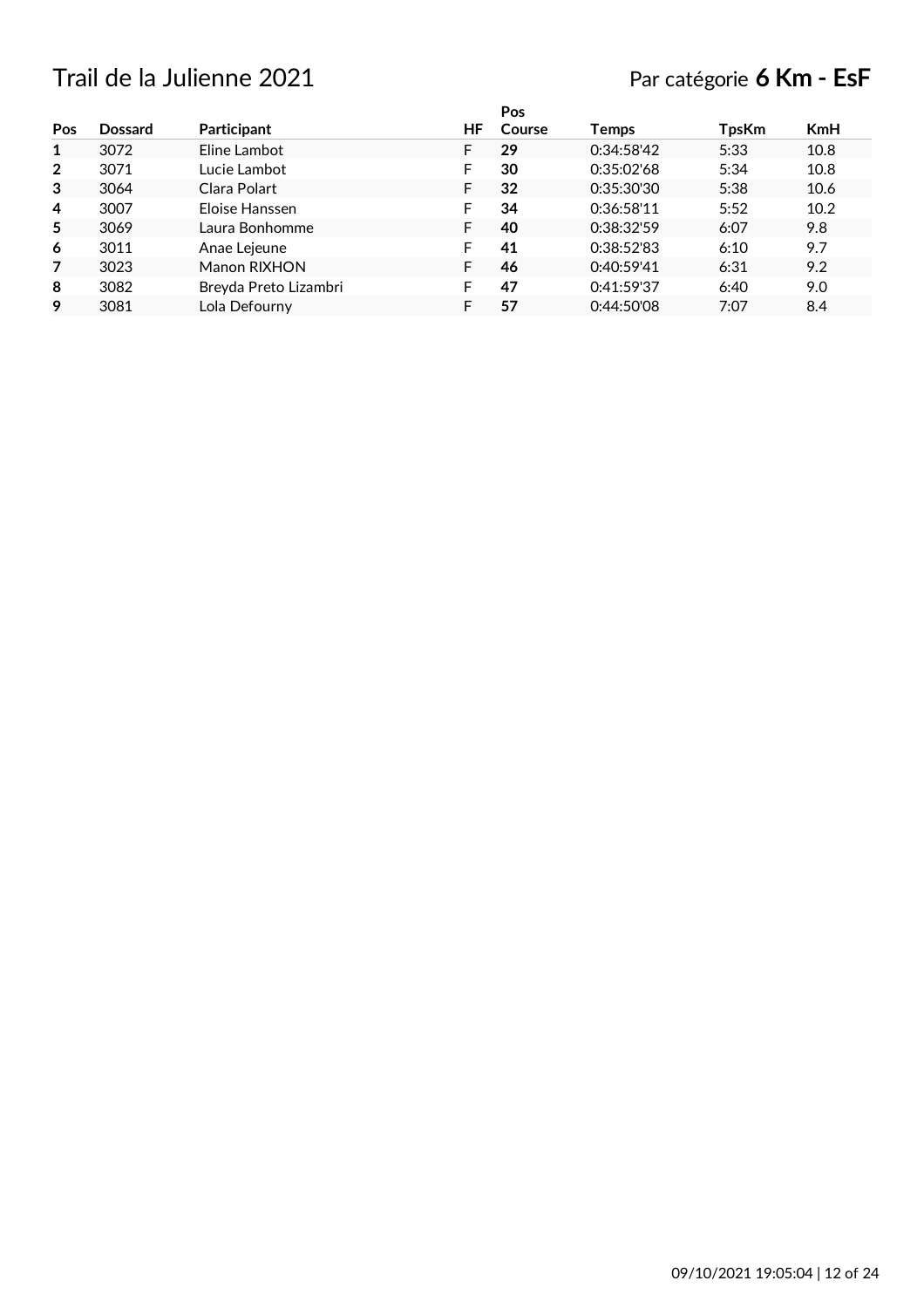## Trail de la Julienne 2021 Par catégorie **6 Km - EsH**

|                |                |                           |    | Pos                     |            |              |            |
|----------------|----------------|---------------------------|----|-------------------------|------------|--------------|------------|
| Pos            | <b>Dossard</b> | Participant               | ΗF | Course                  | Temps      | <b>TpsKm</b> | <b>KmH</b> |
| 1              | 3020           | Thomas PIERRON            | H  | 1                       | 0:24:13'91 | 3:51         | 15.6       |
| $\overline{2}$ | 3015           | <b>Bastien MONSEZ</b>     | H  | $\overline{\mathbf{4}}$ | 0:26:47'50 | 4:15         | 14.1       |
| 3              | 3054           | Tim Hensenne              | H  | 5                       | 0:27:07'75 | 4:19         | 13.9       |
| 4              | 3003           | Louis CRAUWELS            | Н  | 7                       | 0:27:42'55 | 4:24         | 13.6       |
| 5              | 3016           | Lucas MONSEZ              | H  | 8                       | 0:27:52'78 | 4:26         | 13.6       |
| 6              | 3032           | Younes VAN GANS           | H  | 9                       | 0:28:45'76 | 4:34         | 13.1       |
| 7              | 3056           | Simon Vereecken           | H  | 10                      | 0:29:02'18 | 4:37         | 13.0       |
| 8              | 3034           | <b>Tristan VAN HERPEN</b> | H  | 11                      | 0:29:09'06 | 4:38         | 13.0       |
| 9              | 3059           | William Dobbelstein       | H  | 12                      | 0:29:14'44 | 4:38         | 12.9       |
| 10             | 3026           | <b>Simon SCOHIER</b>      | H  | 13                      | 0:29:29'33 | 4:41         | 12.8       |
| 11             | 3017           | Nicolas MOROVICH          | H  | 15                      | 0:30:57'38 | 4:55         | 12.2       |
| 12             | 3041           | Manoah Snoeck             | H  | 16                      | 0:31:00'78 | 4:55         | 12.2       |
| 13             | 3021           | Benjamin PROSMANS         | H  | 18                      | 0:31:05'02 | 4:56         | 12.2       |
| 14             | 3029           | Tymeo SINDIC              | H  | 24                      | 0:33:00'77 | 5:14         | 11.5       |
| 15             | 3093           | <b>Thomas Fanielle</b>    | H  | 25                      | 0:33:37'47 | 5:20         | 11.2       |
| 16             | 3042           | Arthur Joassart           | H  | 27                      | 0:34:47'13 | 5:31         | 10.9       |
| 17             | 3033           | <b>Cian VAN HERPEN</b>    | H  | 28                      | 0:34:55'75 | 5:32         | 10.8       |
| 18             | 3068           | Fomel Killian             | H  | 36                      | 0:37:45'67 | 5:59         | 10.0       |
| 19             | 3061           | <b>Bastien Leleux</b>     | H  | 73                      | 0:55:11'17 | 8:46         | 6.8        |
| 20             | 3078           | Noah Ntumba Tiki          | H  | 75                      | 1:02:43'74 | 9:58         | 6.0        |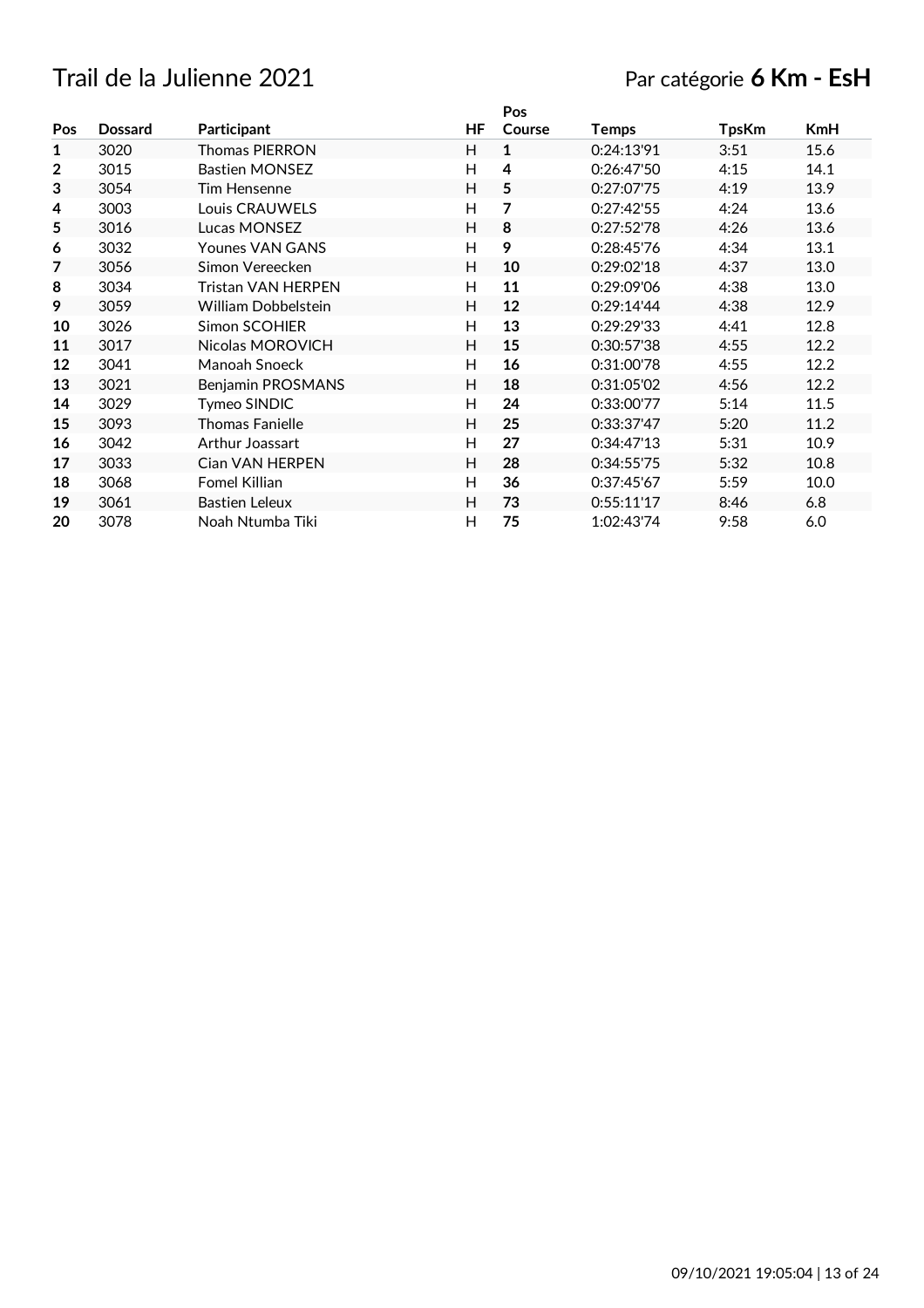## Trail de la Julienne 2021 Par catégorie **6 Km - SeH**

|                |                |                        |    | Pos            |              |              |            |
|----------------|----------------|------------------------|----|----------------|--------------|--------------|------------|
| Pos            | <b>Dossard</b> | Participant            | ΗF | Course         | <b>Temps</b> | <b>TpsKm</b> | <b>KmH</b> |
| 1              | 3058           | Laurent Vlassis        | H. | $\overline{2}$ | 0:25:41'89   | 4:05         | 14.7       |
| $\overline{2}$ | 3057           | Hugo Vereecken         | H  | 3              | 0:25:44'98   | 4:05         | 14.7       |
| 3              | 3049           | Karim Nizet            | H  | 19             | 0:31:19'08   | 4:58         | 12.1       |
| 4              | 3047           | Adrien Vandenbeyvangme | H  | 21             | 0:32:28'76   | 5:10         | 11.6       |
| 5              | 3030           | Fernand SOUPLY-PIERARD | H. | 22             | 0:32:33'78   | 5:10         | 11.6       |
| 6              | 3022           | Vincent QUOILIN        | H  | 31             | 0:35:08'80   | 5:35         | 10.8       |
| 7              | 3055           | Justin Toussaint       | H  | 35             | 0:36:58'42   | 5:52         | 10.2       |
| 8              | 3062           | Christian Leleux       | H  | 37             | 0:37:49'55   | 6:00         | 10.0       |
| 9              | 3076           | Sandro Mucci           | H  | 42             | 0:38:53'99   | 6:10         | 9.7        |
| 10             | 3024           | Geoffrey RUYMAEKERS    | H  | 43             | 0:38:57'77   | 6:11         | 9.7        |
| 11             | 3014           | Claire MOCQUAX         | H. | 44             | 0:39:03'18   | 6:12         | 9.7        |
| 12             | 3046           | Adrien Granville       | H  | 51             | 0:43:12'79   | 6:52         | 8.7        |
| 13             | 3009           | Cédric Jaspart         | н  | 53             | 0:44:04'40   | 7:00         | 8.6        |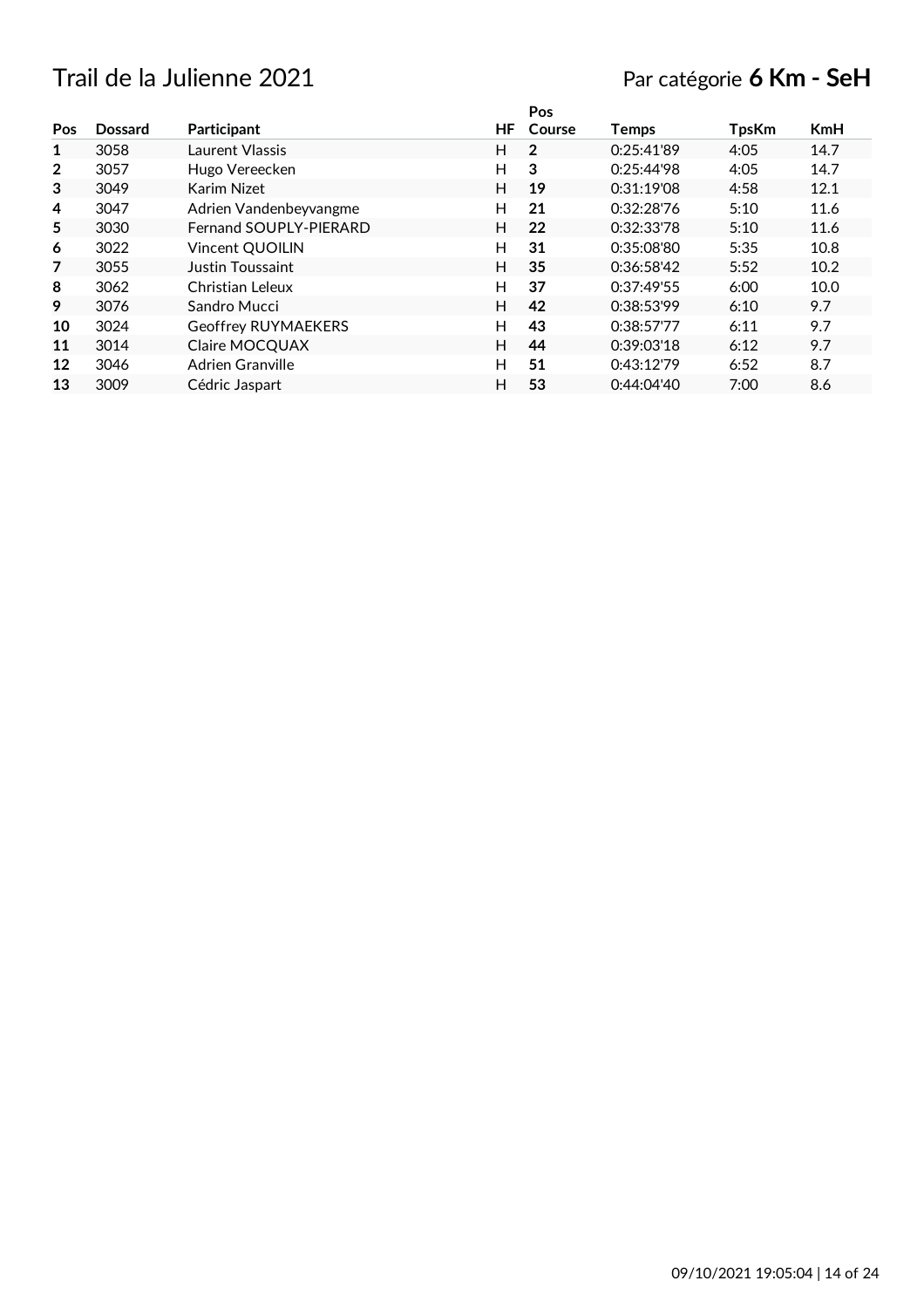## Trail de la Julienne 2021 Par catégorie **6 Km - Ve1**

|                |                |                          |     | Pos    |            |       |            |
|----------------|----------------|--------------------------|-----|--------|------------|-------|------------|
| Pos            | <b>Dossard</b> | Participant              | HF. | Course | Temps      | TpsKm | <b>KmH</b> |
| 1              | 3028           | <b>Benoit SINDIC</b>     | н   | 14     | 0:30:35'29 | 4:52  | 12.4       |
| $\overline{2}$ | 3008           | Ludovic HOUBION          | н   | 17     | 0:31:02'52 | 4:56  | 12.2       |
| 3              | 3045           | <b>Bernard Willem</b>    | н   | 23     | 0:32:45'78 | 5:12  | 11.5       |
| 4              | 3070           | Adrien Devalet           | н   | 33     | 0:35:55'03 | 5:42  | 10.5       |
| 5              | 3083           | Sebastian Preto Lizambri | н   | 48     | 0:42:15'13 | 6:43  | 8.9        |
| 6              | 3010           | Olivier JASPART          | н   | 58     | 0:44:58'32 | 7:08  | 8.4        |
| 7              | 3079           | Rudy Scalco              | н   | 63     | 0:46:04'61 | 7:19  | 8.2        |
| 8              | 3053           | Lambert Seronvalle       | н   | 72     | 0:50:01'78 | 7:56  | 7.6        |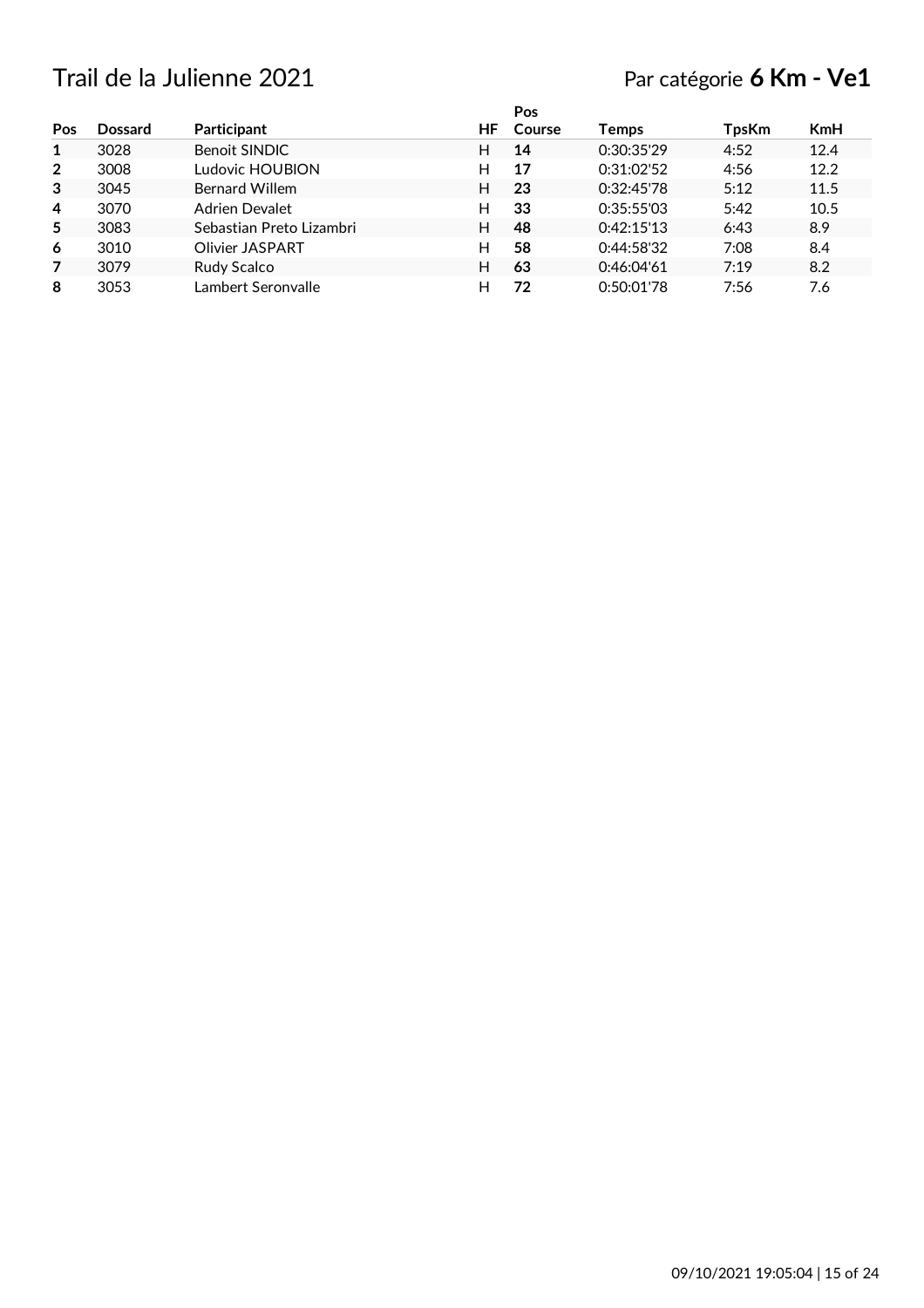## Trail de la Julienne 2021 Par catégorie **6 Km - Ve2**

|                |                |                         |     | Pos    |            |       |            |
|----------------|----------------|-------------------------|-----|--------|------------|-------|------------|
| Pos            | <b>Dossard</b> | Participant             | HF. | Course | Temps      | TpsKm | <b>KmH</b> |
| 1              | 3031           | Alex VAN GANS           | н   | 20     | 0:31:25'67 | 4:59  | 12.0       |
| $\overline{2}$ | 3019           | Pascal NIZET            | н   | 50     | 0:42:59'78 | 6:49  | 8.8        |
| 3              | 3073           | Dominique Verjans       | н   | 54     | 0:44:15'32 | 7:01  | 8.5        |
| 4              | 3001           | Raymond BAR             | н   | 55     | 0:44:16'46 | 7:02  | 8.5        |
| 5              | 3040           | <b>Rostand Tchulieu</b> | н   | 59     | 0:44:58'92 | 7:08  | 8.4        |
| 6              | 3065           | Michel Melard           | н   | 60     | 0:45:47'18 | 7:16  | 8.3        |
| 7              | 3052           | Pascal Dicarlo          | н   | 62     | 0:46:03'75 | 7:19  | 8.2        |
| 8              | 3077           | Patrick Ntumba Tiki     | н   | 76     | 1:02:48'81 | 9:58  | 6.0        |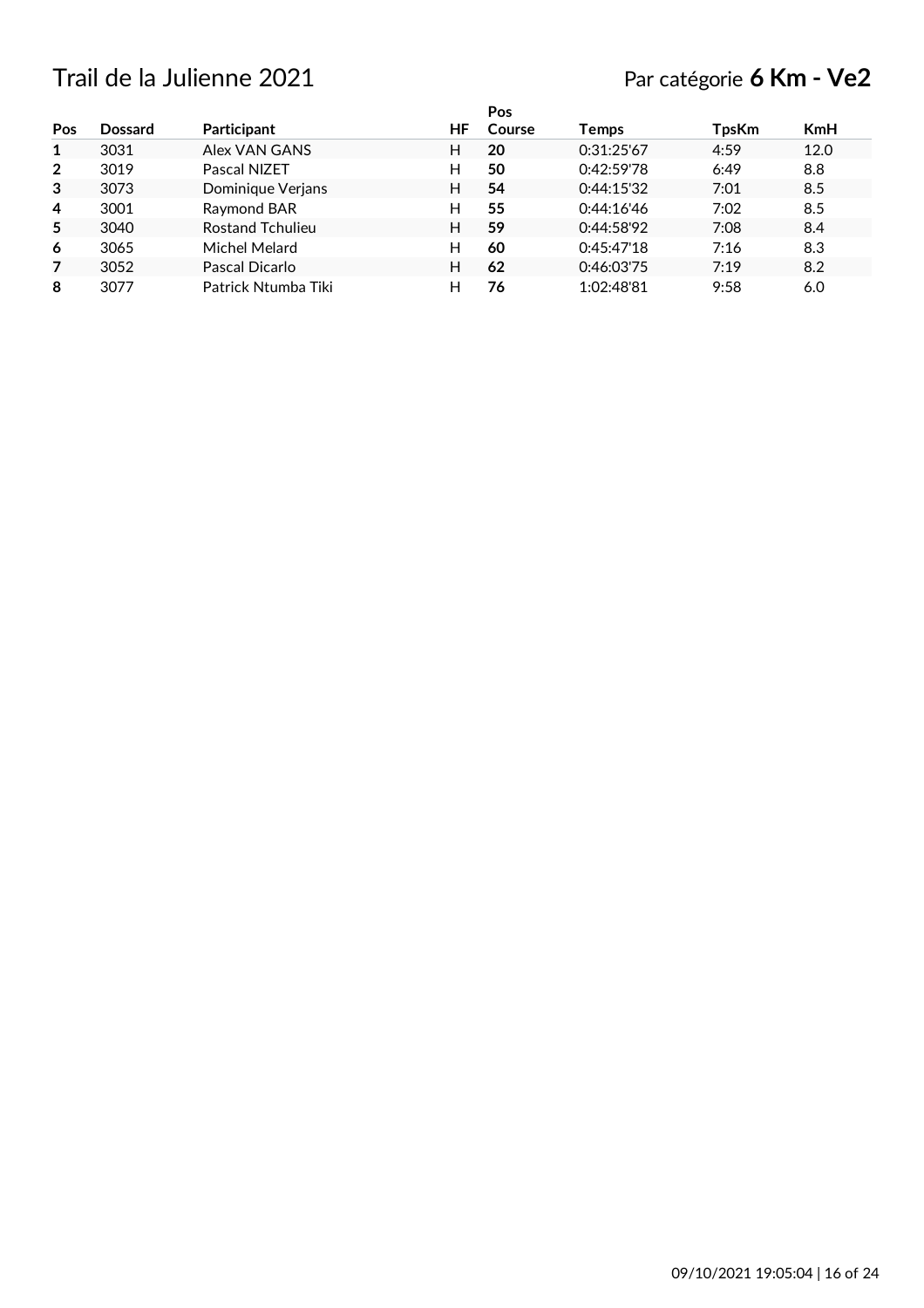## Trail de la Julienne 2021 Par catégorie **6 Km - Ai2**

|                |                |                     |    | <b>Pos</b> |            |              |            |
|----------------|----------------|---------------------|----|------------|------------|--------------|------------|
| Pos            | <b>Dossard</b> | Participant         | ΗF | Course     | Temps      | <b>TpsKm</b> | <b>KmH</b> |
| 1              | 3067           | Christine Heusschen |    | 38         | 0:38:14'08 | 6:04         | 9.9        |
| $\overline{2}$ | 3074           | Isabelle Demonceau  |    | 39         | 0:38:14'19 | 6:04         | 9.9        |
| 3              | 3066           | Daniele Racoux      |    | 64         | 0:46:13'78 | 7:20         | 8.2        |
| $\overline{a}$ | 3063           | Sylvie Herzet       |    | 69         | 0:49:00'15 | 7:47         | 7.7        |
| 5              | 3060           | Sabine Roox         |    | 71         | 0:49:13'59 | 7:49         | 7.7        |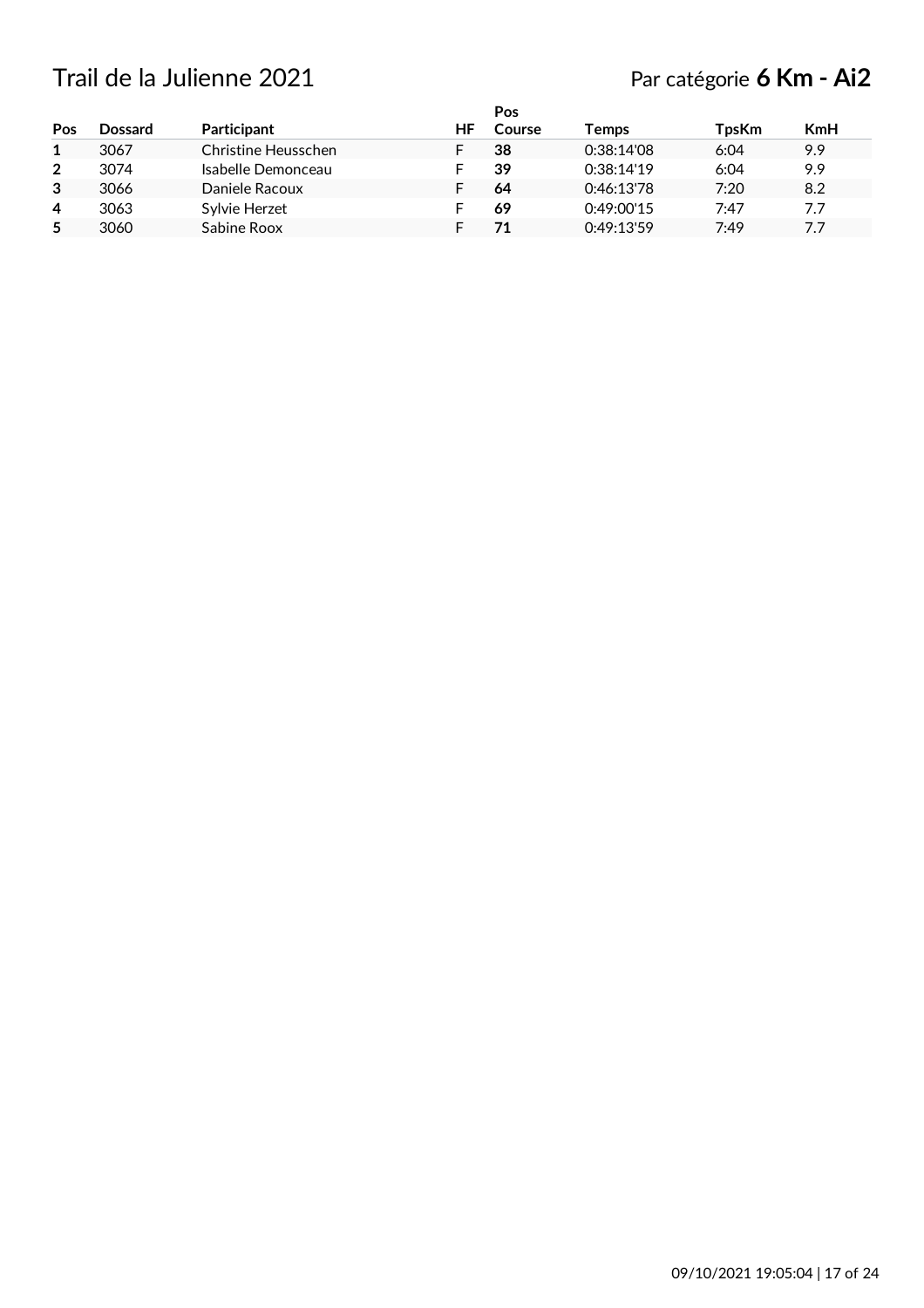# Trail de la Julienne 2021 **Par catégorie Trail - Ai1**

| Pos            | <b>Dossard</b> | Participant          | HF | Pos<br>Course | Temps      | TpsKm | KmH |
|----------------|----------------|----------------------|----|---------------|------------|-------|-----|
|                | 4075           | Catherine Henry      |    | 65            | 1:58:09'39 | 8:13  | 7.3 |
| $\overline{2}$ | 4051           | Sarah Connor         |    | 69            | 2:01:23'18 | 8:26  | 7.1 |
| 3              | 4007           | Isabelle CRUTZEN     |    | 71            | 2:09:59'83 | 9:02  | 6.6 |
| 4              | 4065           | Delphine Nguyen Dang |    | 72            | 2:09:59'85 | 9:02  | 6.6 |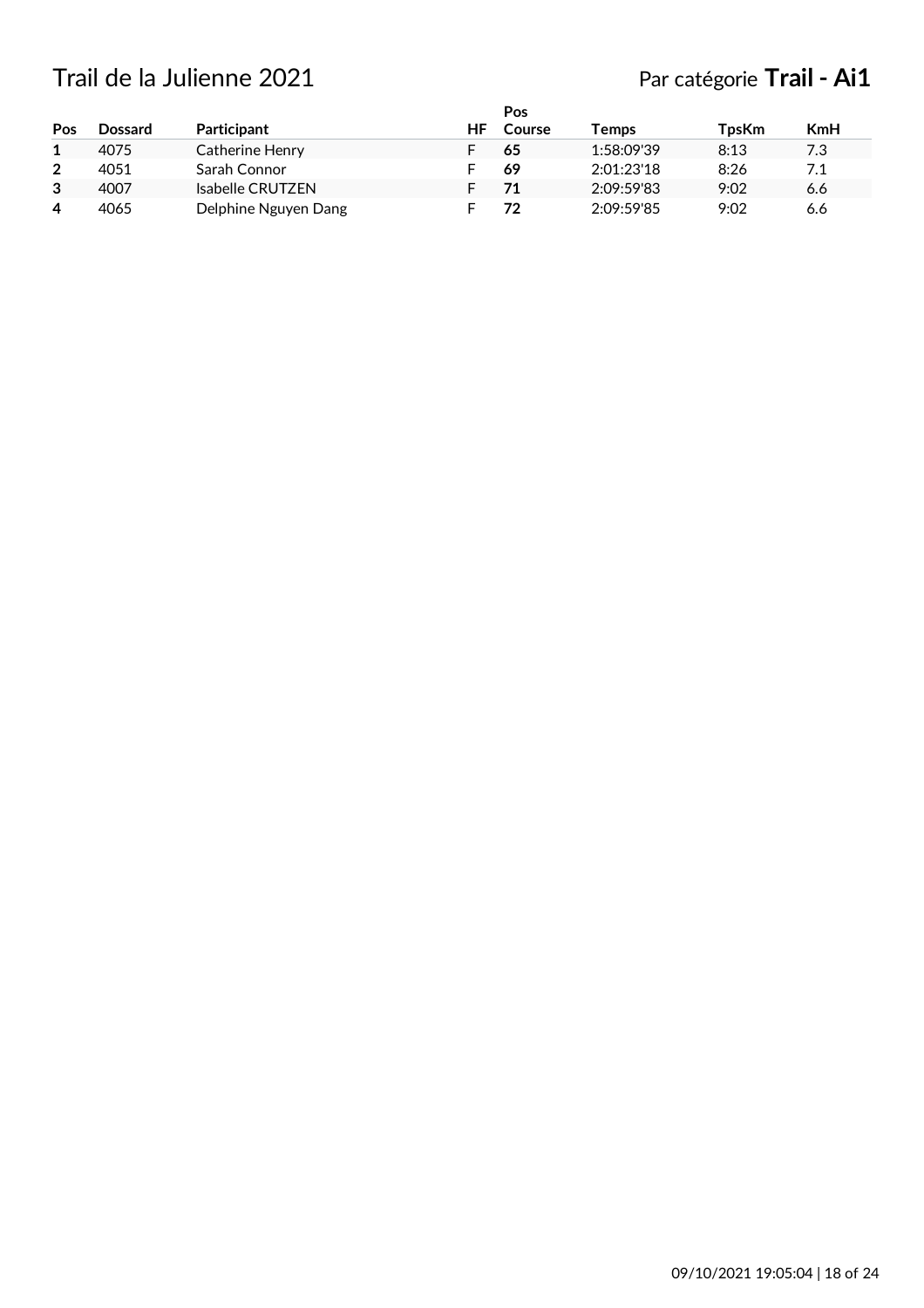## Trail de la Julienne 2021 Par catégorie **Trail - SeH**

|                |                |                            |                | Pos            |              |              |            |
|----------------|----------------|----------------------------|----------------|----------------|--------------|--------------|------------|
| Pos            | <b>Dossard</b> | Participant                | <b>HF</b>      | Course         | <b>Temps</b> | <b>TpsKm</b> | <b>KmH</b> |
| 1              | 4022           | <b>Julien MERTENS</b>      | H              | 1              | 1:08:18'21   | 4:44         | 12.6       |
| $\overline{2}$ | 4001           | <b>Benoit ALBERT</b>       | H              | $\overline{2}$ | 1:13:11'50   | 5:05         | 11.8       |
| 3              | 4026           | <b>Vincent PINSART</b>     | H              | 4              | 1:18:35'87   | 5:28         | 11.0       |
| 4              | 4003           | <b>Bertrand CALIFICE</b>   | H              | 7              | 1:20:30'44   | 5:35         | 10.7       |
| 5              | 4032           | Xavier ULRICI              | $\overline{H}$ | 8              | 1:22:18'61   | 5:43         | 10.5       |
| 6              | 4034           | Jerome Trippaers           | H              | 9              | 1:22:21'55   | 5:43         | 10.5       |
| 7              | 4059           | Frederic Verdin            | H              | 12             | 1:23:47'93   | 5:49         | 10.3       |
| 8              | 4008           | <b>Pascal DARCIS</b>       | H              | 14             | 1:27:45'01   | 6:05         | 9.8        |
| 9              | 4015           | <b>Michael DIRICKS</b>     | H              | 15             | 1:27:53'68   | 6:06         | 9.8        |
| 10             | 4017           | Jerome Knops               | $\overline{H}$ | 17             | 1:28:07'81   | 6:07         | 9.8        |
| 11             | 4052           | Gilles Benoit              | $\overline{H}$ | 18             | 1:29:01'04   | 6:11         | 9.7        |
| 12             | 4079           | <b>Arnaud Ruwet</b>        | H              | 19             | 1:29:33'37   | 6:13         | 9.6        |
| 13             | 4043           | Aurelien Bourse            | $\overline{H}$ | 23             | 1:30:45'87   | 6:18         | 9.5        |
| 14             | 4023           | Kevin Niessen              | H              | 24             | 1:31:06'35   | 6:20         | 9.5        |
| 15             | 4027           | R�ginald POLMANS           | H              | 25             | 1:31:11'15   | 6:20         | 9.5        |
| 16             | 4064           | Jean-Michel Thoen          | H              | 28             | 1:32:16'67   | 6:25         | 9.4        |
| 17             | 4062           | Pierre Locht               | H              | 29             | 1:32:16'88   | 6:25         | 9.4        |
| 18             | 4060           | Kevin Dessart              | H              | 31             | 1:32:22'20   | 6:25         | 9.4        |
| 19             | 4016           | <b>Jimmy FORTEMPS</b>      | $\overline{H}$ | 32             | 1:32:37'71   | 6:26         | 9.3        |
| 20             | 4053           | Michel Renauld             | H              | 33             | 1:34:10'78   | 6:32         | 9.2        |
| 21             | 4073           | Mehdi Karim Ghafghaf       | H              | 34             | 1:36:04'24   | 6:40         | 9.0        |
| 22             | 4039           | Francis Haeken             | H              | 35             | 1:38:07'90   | 6:49         | 8.8        |
| 23             | 4066           | Stephane Lenart            | H              | 37             | 1:41:25'92   | 7:02         | 8.5        |
| 24             | 4010           | Renaud DECRESSON           | H              | 39             | 1:41:49'86   | 7:04         | 8.5        |
| 25             | 4013           | Charles DICKBURT VELAZQUEZ | $\overline{H}$ | 40             | 1:42:04'39   | 7:05         | 8.5        |
| 26             | 4049           | X Schreiber                | H              | 41             | 1:42:42'48   | 7:08         | 8.4        |
| 27             | 4056           | Michael Foret              | H              | 43             | 1:44:16'93   | 7:14         | 8.3        |
| 28             | 4029           | <b>Gregory SCATTONE</b>    | H              | 44             | 1:44:26'69   | 7:15         | 8.3        |
| 29             | 4018           | <b>Roland KUPPER</b>       | H              | 45             | 1:44:43'55   | 7:16         | 8.3        |
| 30             | 4025           | <b>Francois PARTOUNS</b>   | $\overline{H}$ | 49             | 1:45:00'44   | 7:17         | 8.2        |
| 31             | 4078           | <b>Benoit Waucomont</b>    | $\overline{H}$ | 56             | 1:51:03'76   | 7:43         | 7.8        |
| 32             | 4005           | Marc COLABELA              | $\overline{H}$ | 59             | 1:53:35'44   | 7:53         | 7.6        |
| 33             | 4024           | <b>Bruno NIESTEN</b>       | $\overline{H}$ | 63             | 1:56:01'90   | 8:04         | 7.4        |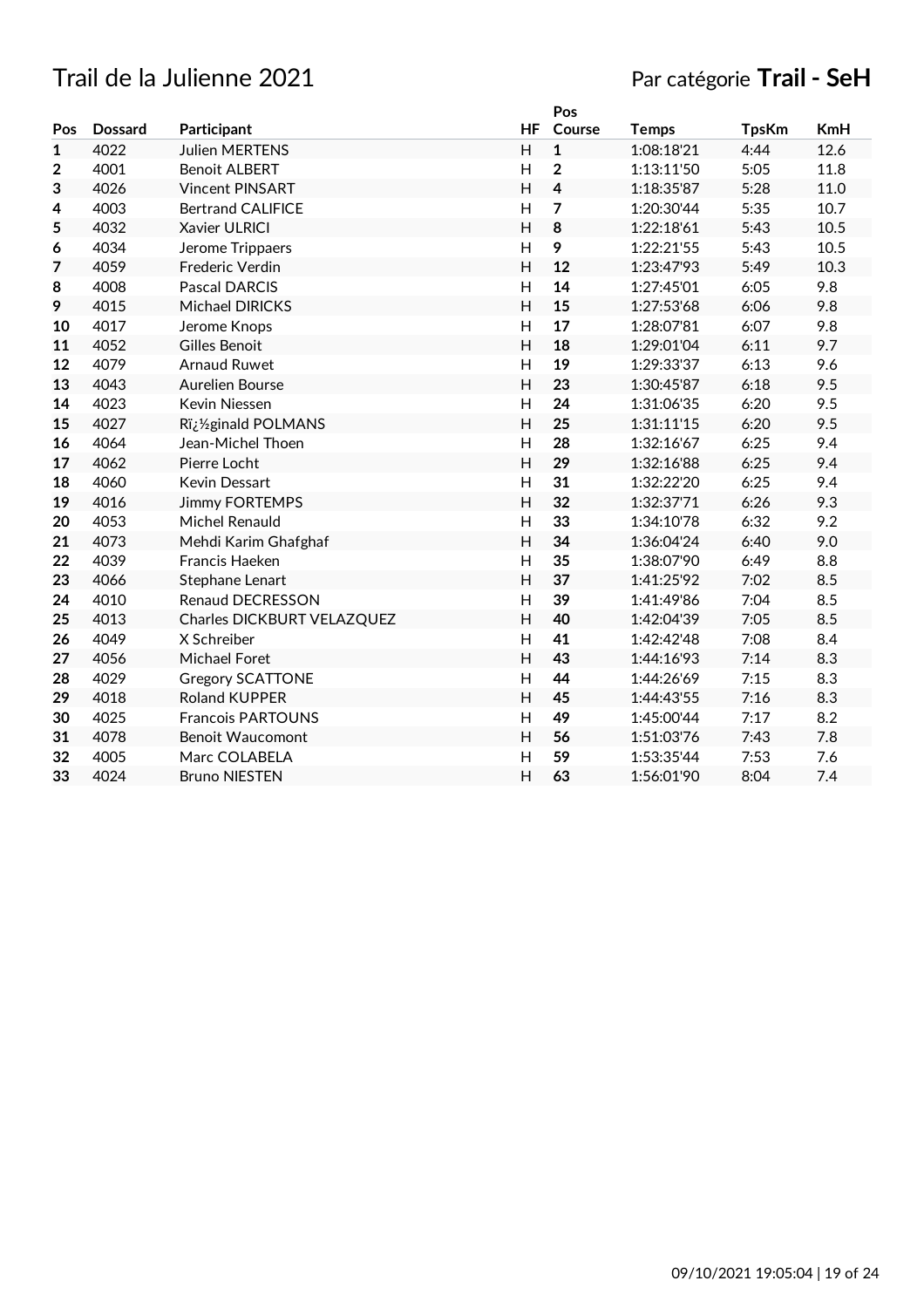## Trail de la Julienne 2021 **Par catégorie Trail - Ve1**

|                |                |                          |    | Pos    |            |              |            |
|----------------|----------------|--------------------------|----|--------|------------|--------------|------------|
| Pos            | <b>Dossard</b> | Participant              | HF | Course | Temps      | <b>TpsKm</b> | <b>KmH</b> |
| 1              | 4033           | <b>Brice Compere</b>     | H  | 3      | 1:14:16'96 | 5:10         | 11.6       |
| $\overline{2}$ | 4076           | Jean Paul Bruwier        | H  | 5      | 1:18:41'54 | 5:28         | 11.0       |
| 3              | 4012           | Jean-Francois DESADELEER | H  | 6      | 1:20:25'42 | 5:35         | 10.7       |
| 4              | 4068           | Jean-Michel Boonen       | H  | 10     | 1:22:47'43 | 5:45         | 10.4       |
| 5              | 4050           | Pierre-Olivier Canisius  | H  | 11     | 1:22:51'69 | 5:45         | 10.4       |
| 6              | 4054           | Pierres-Yves Minguet     | H  | 13     | 1:24:07'06 | 5:50         | 10.3       |
| 7              | 4042           | Claude Bevalot           | H  | 20     | 1:29:46'69 | 6:14         | 9.6        |
| 8              | 4011           | Pascal DELMOTTE          | H  | 27     | 1:32:11'52 | 6:24         | 9.4        |
| 9              | 4063           | Raphael Canjak           | H  | 30     | 1:32:18'54 | 6:25         | 9.4        |
| 10             | 4037           | <b>Fabian Brauns</b>     | H  | 42     | 1:43:56'70 | 7:13         | 8.3        |
| 11             | 4014           | Dennis DIERENS           | H  | 46     | 1:44:46'88 | 7:17         | 8.2        |
| 12             | 4019           | <b>Benoit LENART</b>     | H  | 48     | 1:44:56'88 | 7:17         | 8.2        |
| 13             | 4041           | Fabrice Fumarola         | H  | 53     | 1:45:46'55 | 7:21         | 8.2        |
| 14             | 4057           | Xavier Thomas            | H  | 57     | 1:51:04'61 | 7:43         | 7.8        |
| 15             | 4048           | Marc Boudry              | H  | 60     | 1:54:16'16 | 7:56         | 7.6        |
| 16             | 4021           | Serge LOWIS              | H  | 64     | 1:56:01'92 | 8:04         | 7.4        |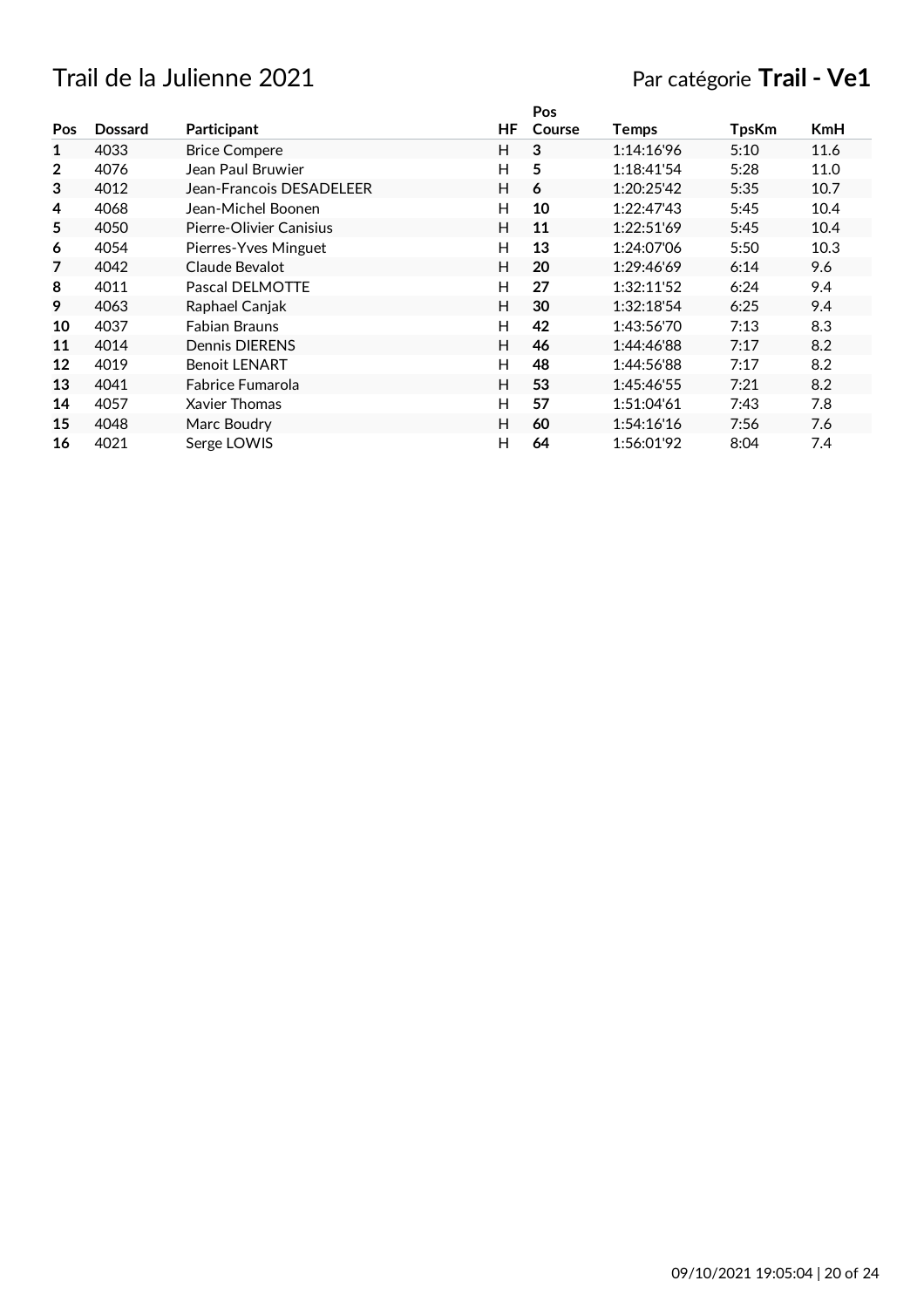Trail de la Julienne 2021 **Par catégorie Trail - Ai2** 

|     |         |               |    | Pos    |                   |       |     |
|-----|---------|---------------|----|--------|-------------------|-------|-----|
| Pos | Dossard | Participant   | ΗF | Course | <sup>-</sup> emps | TpsKm | KmH |
| 1   | 4046    | Alix Frippiat |    | 74     | 2.19.4994         | 9:43  | o.z |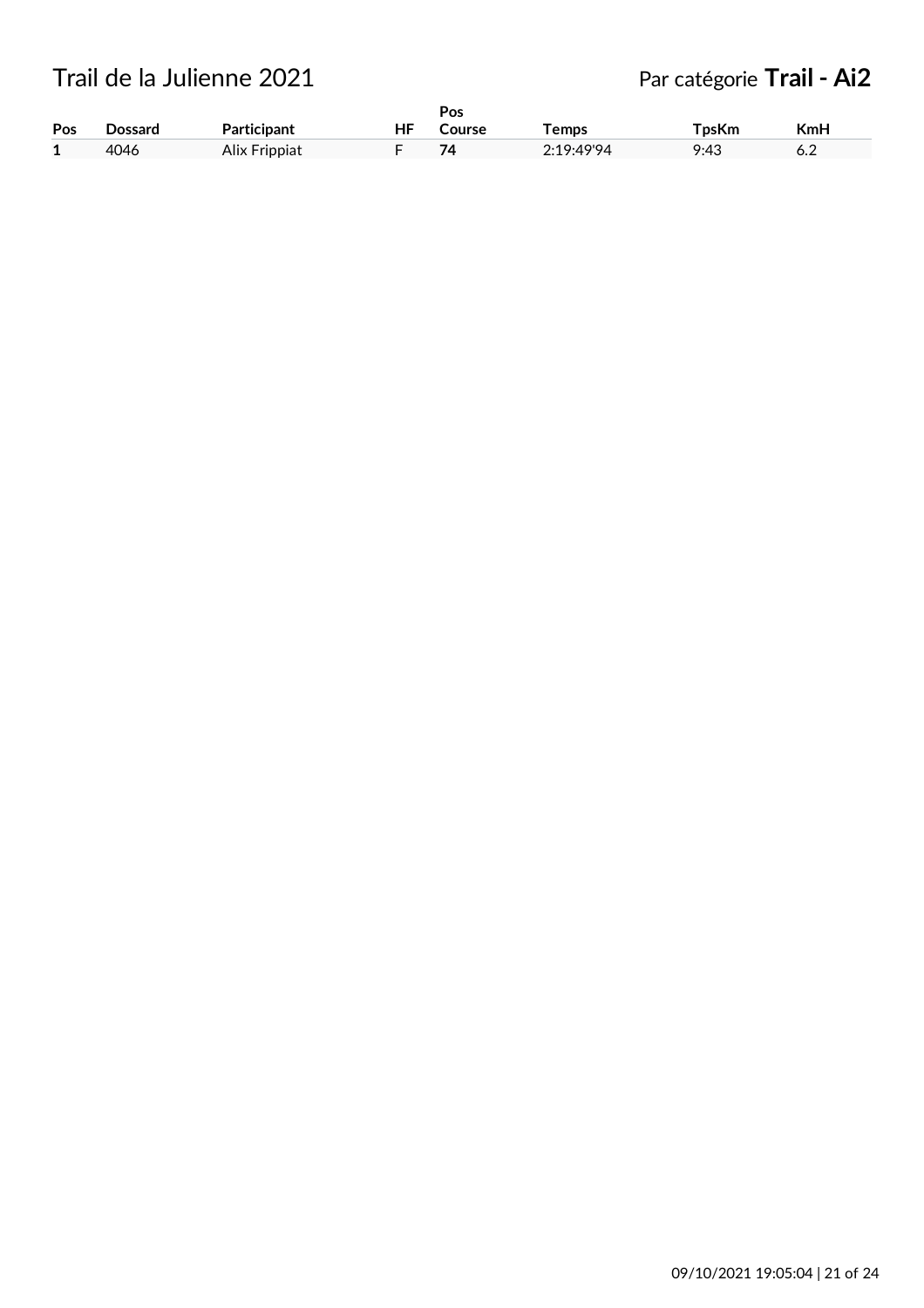# Trail de la Julienne 2021 Par catégorie **Trail - SeF**

|                |                |                           |    | Pos    |            |              |            |
|----------------|----------------|---------------------------|----|--------|------------|--------------|------------|
| Pos            | <b>Dossard</b> | <b>Participant</b>        | ΗF | Course | Temps      | <b>TpsKm</b> | <b>KmH</b> |
| 1              | 4069           | Juliette Campione         | F  | 16     | 1:28:06'79 | 6:07         | 9.8        |
| $\overline{2}$ | 4072           | Sarah Wuidar              | F  | 26     | 1:31:28'58 | 6:21         | 9.4        |
| 3              | 4020           | Caroline LEPIEMME         | F  | 36     | 1:39:14'32 | 6:53         | 8.7        |
| 4              | 4009           | Amelie De Harlez          | F  | 52     | 1:45:38'46 | 7:20         | 8.2        |
| 5              | 4031           | Nancy TOFFOLI             | F  | 54     | 1:46:46'61 | 7:25         | 8.1        |
| 6              | 4004           | <b>Fdith Charlier</b>     | F  | 58     | 1:51:05'59 | 7:43         | 7.8        |
| 7              | 4071           | <b>Florence Pepinster</b> | F  | 61     | 1:55:15'77 | 8:00         | 7.5        |
| 8              | 4070           | Caroline Pepinster        | F  | 62     | 1:55:15'98 | 8:00         | 7.5        |
| 9              | 4006           | Anne-Sophie COX           | F  | 66     | 1:58:22'83 | 8:13         | 7.3        |
| 10             | 4055           | Severine Maag             | F  | 70     | 2:05:51'57 | 8:44         | 6.9        |
| 11             | 4074           | Aline Henry               |    | 73     | 2:11:06'78 | 9:07         | 6.6        |